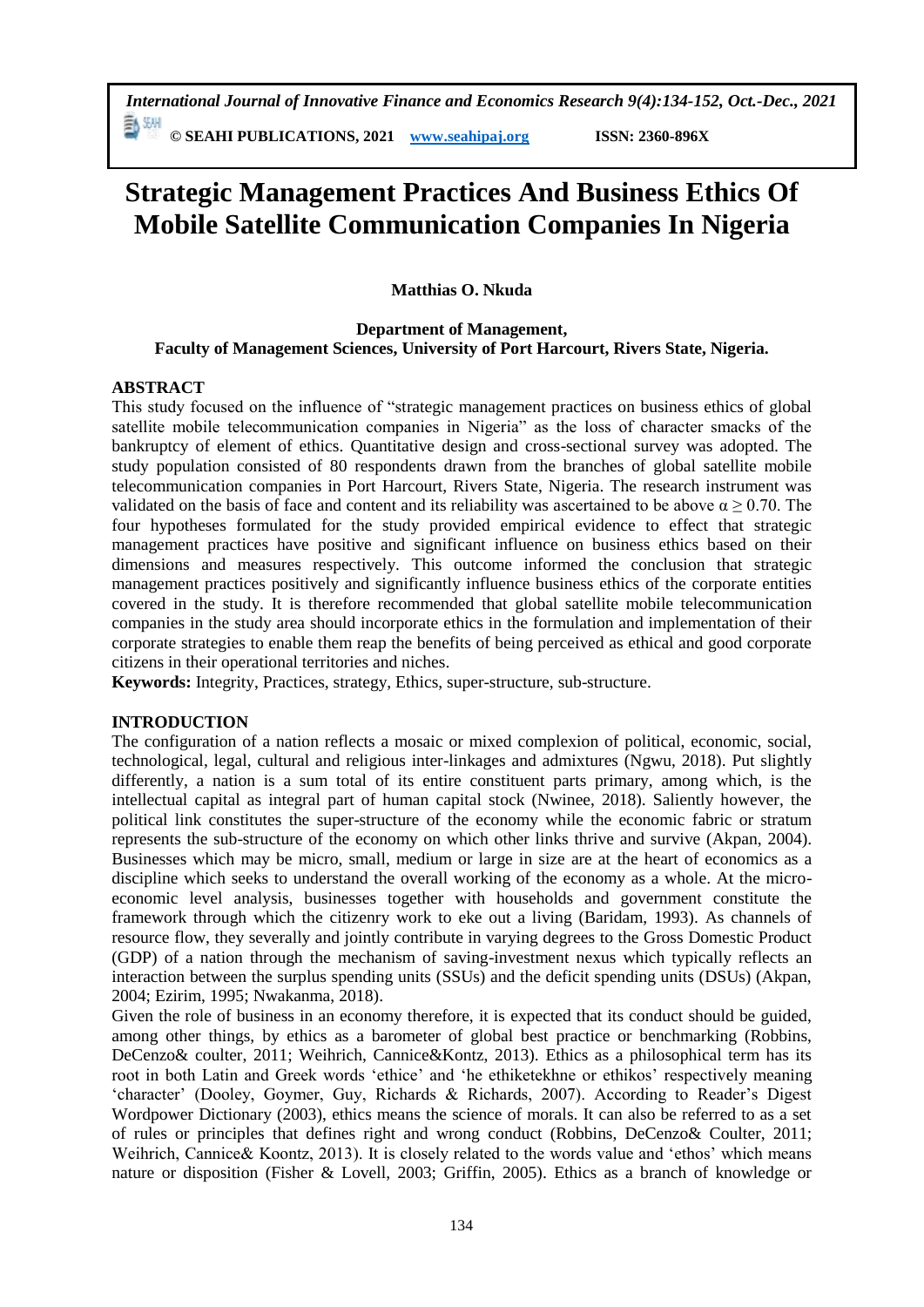philosophy is an academic subject concerned with the moral principles of conduct which govern or influence the forming of conscience to decide between right and wrong, good and bad as well as just and unjust choices or options (Awujo, 2010; Fisher & Lovell, 2003). Weihrich*et al*., (2013) define ethics in terms of truth and justice which should characterise and shape corporate behaviour particularly and expectations of corporate stakeholders generally in relation to business organisations. In other words, ethics ideally should set the tone or standards for moral behaviour in any form of relationships among individuals, businesses and governments. Relying on Heath (2006) and Jones,Felps and Bigley (2007), business ethics is linked with prescribed standards of actions by both business organisations and their agents as perceived to be appropriate by their respective stakeholders (Hitt& Collins, 2007).

It is argued in the literature by some authors that business ethics is a misnomer because its current usage suggests that primary emphasis is placed on business as against ethics and as such, it ought to be couched as "ethics in business or simply ethics" because there is no ethics in and outside of the business world (Christopher, 2016). However, this author differs from this position in the sense that business ethics draws its strengths and inspirations wholly and entirely from ethics. Franck (2012) stresses that ethics is part and parcel of the identity of human beings who populate business organisations. Hence, Awujo (2010) defines business ethics as the application of ethical or moral principles to individual and/or corporate relationships in business settings. Blackman (2019) citing Cambridge Dictionary corroborates that business ethics refers to the "rules, principles and standards for deciding what is morally right or wrong when doing business." :It is also considered to be a set of principles prescribing a code of behaviour that explains what is good and right and what is bad and wrong (Gomez-Mejia &Balkin, 2002). The major plus of business ethics is in the sense that it confers on business organisations the air of integrity, trust, good corporate governance, fairness and social responsibility as well as good corporate reputation in the way and manner they conduct their businesses (Hosmer, 1994; Thompson & Strickland, 2003; Griffen, 2005; Schermerhorn, 2010; Daft, 2010; Celikdemir&Tukel, 2015; Robbins, DeCenzo& Coulter, 2011; Weihrich, Cannice& Koontz, 2013). This explains why corporate actions which impinge on the integrity, trust, fair-play, transparency and accountability as well as corporate governance standards are easily interpreted as unethical and condemnable as they induce loss of confidence in the minds of major corporate constituents a major dent on the reputation of the corporate entity (Weihrich, Cannice& Koontz, 2013). There is no doubt that business ethics which springs largely from philosophical root is both ambiguous and value-driven (Schermerhorn, 2010). Given the complex and ambiguous nature of business ethics, it can be encouraged and instituted in organisation in either of two ways viz: use of code of ethics or ethics committee in which case, application of code of ethics is commoner among business organisations while the use of ethics committee is associated with institutions (Weihrich, Cannice & Koontz, 2013; Celikdemir & Tukel, 2015).For instance, the ethics committee of the University of Port Harcourt.

Admittedly, there has been noticeable decline or erosion in business ethics around 1970s resulting in corporate scandals reflected in cover-ups, conflicts of interest, accounting manipulations and fraudulent practices (Robbins, 2005; Celikdemir & Tukel, 2015). Notable foreign or off-shore incidents of ethical breaches of monumental proportions and global interests are linked to Kenneth Lay and Jeffrey Skilling of Enron in the U.S., energy industry, Benard Ebbers of Worldcom in the U.S., telecommunications industry, Dennis Kozlowski of Tyco, a conglomerate in U.S., AI Dunlap (a.k.a., The Destroyer by Fortune) of Sunbeam, John Rigas of Adelphia and Jean-Marie Messier of Vivendi in the France entertainment sector in which cases, the companies filed for chapter 11 bankruptcy which is a strategic option provided for in the U.S. law with devastating consequences on their stakeholders (Griffen, 2005; Schermerhorn, 2010; Weihrich, Cannice & Koontz, 2013; Celikdemir & Tukel, 2015). Other related unethical incidents include: Dick Brown of Electronic Data Services, U.S., who used puffery to attract unwary investors to invest in the company whose corporate profit fell 84% only one month afterwards; Samuel Waksal of ImClone who engaged in insider trading when his application to co-develop a new cancer drug worth \$2 billion in collaboration with Peter Dolan of Bristol-Myers Squibb was disapproved by U.S., Food and Drug Administration; Sandford Weill of Citigroup who unduly influenced the company's stock analyst, Jack Grubman to give favourable valuation to the company's stock in return for \$ 1 million donation to the pre-school where Jack Grubman's children attend, Sweett Group Plc fined 2.25 million pounds in 2016 for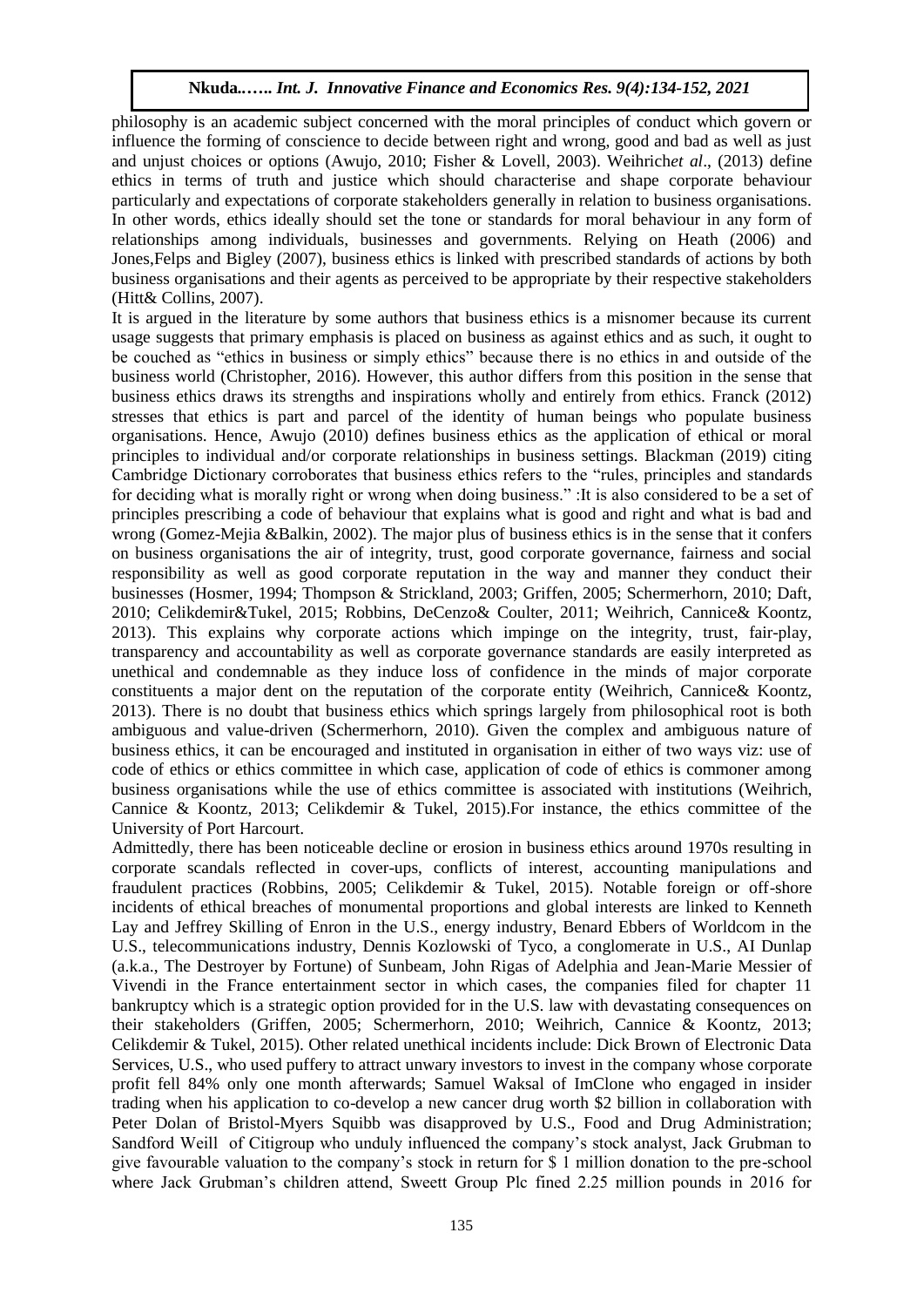failure to put in place 'adequate procedures' to checkmate corruption contrary to United Kingdom Bribery Act, 2010; Royal Ahold NV- a giant international supermarket chain in Netherlands whose CEOs and Chief Financial Officers were relieved of their appointments on the grounds of manipulating its accounting records and thus, overstating its earnings for the 2001 and 2002 financial years etc., (Ball, Zimmerman & Ball, 2003; Griffen, 2005; Gorsia, Steg, Denkers & Huisman, 2018). Unfortunately, each of these incidents caused the companies to lose the confidence of their corporate investors whose financial losses ran into billions of U.S., dollars, coupled with loss of jobs by many workers and unprecedented fall in the stock prices of these companies as well as incalculable damage to their corporate reputations (Griffin, 2005; Weihrich, Cannice & Koontz, 2013).

However, local or on-shore incidents of corporate ethical violations also abound and include: Halliburton bribery scandal involving \$2 billion Nigeria LNG contract in the oil and gas industry; Milost's fraudulent investment deal of \$1 billion with Unity Bank Plc for which it has been sued in the U.S (Anonymous, 2018; Anonymous, 2018), wide range executive mismanagement and financial rascality in the banking industry which swept away five (5) Chief Executive Officers (CEOs) of deposit money banks in 2009 (Omoh & Komolafe, 2009), Guiness Nigeria Plc's re-validation of expired raw materials detected by Nigerian Food, Drug Administration and Control (NAFDAC) for which the company was made to pay a fine of N11.4 million as against initial fine of N1 billion (Alademeji, 2016). Recent executive brigandage of Skye Bank Plc scandal which prompted its takeover by Nigerian Deposit Insurance Corporation (NDIC) and subsequent conversion of the bank to Polaris Bank Plc as a bridge bank (Ashike, 2018), SIM registration regulatory violation by MTN for which reason an initial fine of \$5.1 billion (N1.1 trillion) was imposed by Nigeria Communications Commission (NCC) but was upon a truce later commuted to N330 billion out which MTN has so far paid N165 billion (Adaramola, 2018) and the repatriation saga by MTN involving \$8.1 billion perpetrated through four deposit money banks using irregular Certificates of Capital Importation (CCIs) in subtle disregard of extant laws on foreign exchange (monitoring and miscellaneous provision) Act 1995 (Itsibor, 2018). This abuse of the regulatory framework prescribed for foreign exchange transaction prompted the Central Bank of Nigeria (CBN) to demand a refund of the amount involved by MTN and also imposed varying amounts of fine on the four affected banks thus: Standard Chartered Bank Plc (N2.5 billion), Stanbic-IBTC Bank Plc (N1.8 billion), Citibank Plc (N1.3 billion) and Diamond Bank Plc (N250 million), (Itsibor, 2018, Adehinde & Okafor, 2018). However, the CBN has reached agreement with MTN to pay \$53 million only (Nwachukwu, 2019). Etisalat's renege on the repayment terms of the \$1.2 billion syndicated loan it obtained from a consortium of deposit money banks in Nigeria (Udo, 2017; Adepetun, 2017). Admittedly, all these ethical infractions are a breach of trust and are inimical directly and/or indirectly to the corporate reputation of these companies in the eyes of their various publics, YomiBadejo-Okusanya (2018) reported in (Ani, 2018).

The fact that business ethics which comes in different shades, forms and complexions is ambiguous and value-driven explains why it has defied several antidotes to stem the tide of unethical conducts and practices. In an interview, Robert Prentice (cited in Griffin, 2005) buttresses that research has established the difficulty associated with attempts to teach ethics to undergraduates especially when the students did not acquire the ethical traits from their families and/or faith which becomes exacerbated by lack of the knowledge, appreciation and fear of the law. Extant literature has shown that research in the area of business ethics though more on environmentalism is limited over the past decades (1999 – 2005) particularly with respect to organisational ethics and scholars have strongly advocated more researches in business ethics as the cornerstone of strategic management (Robertson, 2008). In empirical study of small and medium scale enterprises in Turkey, business ethics was found to be in a native stage and as such, driven by personal ethical values of the owner-managers (.Greenberg & Baron, 2000). In a research work carried out on 500 large-scaled companies in the United States involving the collection of 1996 annual reports in which statements of commitment to ethical practices were noted and used alongside sales growth and profit records as data for analysis (Greenberg & Baron, 2000). The outcome showed that 134 of the companies with commitments to ethical practices were found to have performed better, on the average, than those other companies without such commitments thereby establishing a correlation between business ethical practice and performance of business organisations (Greenberg & Baron, 2000). The few works cited go to show that business ethics, its benefits notwithstanding, is real challenge to attain by business organisations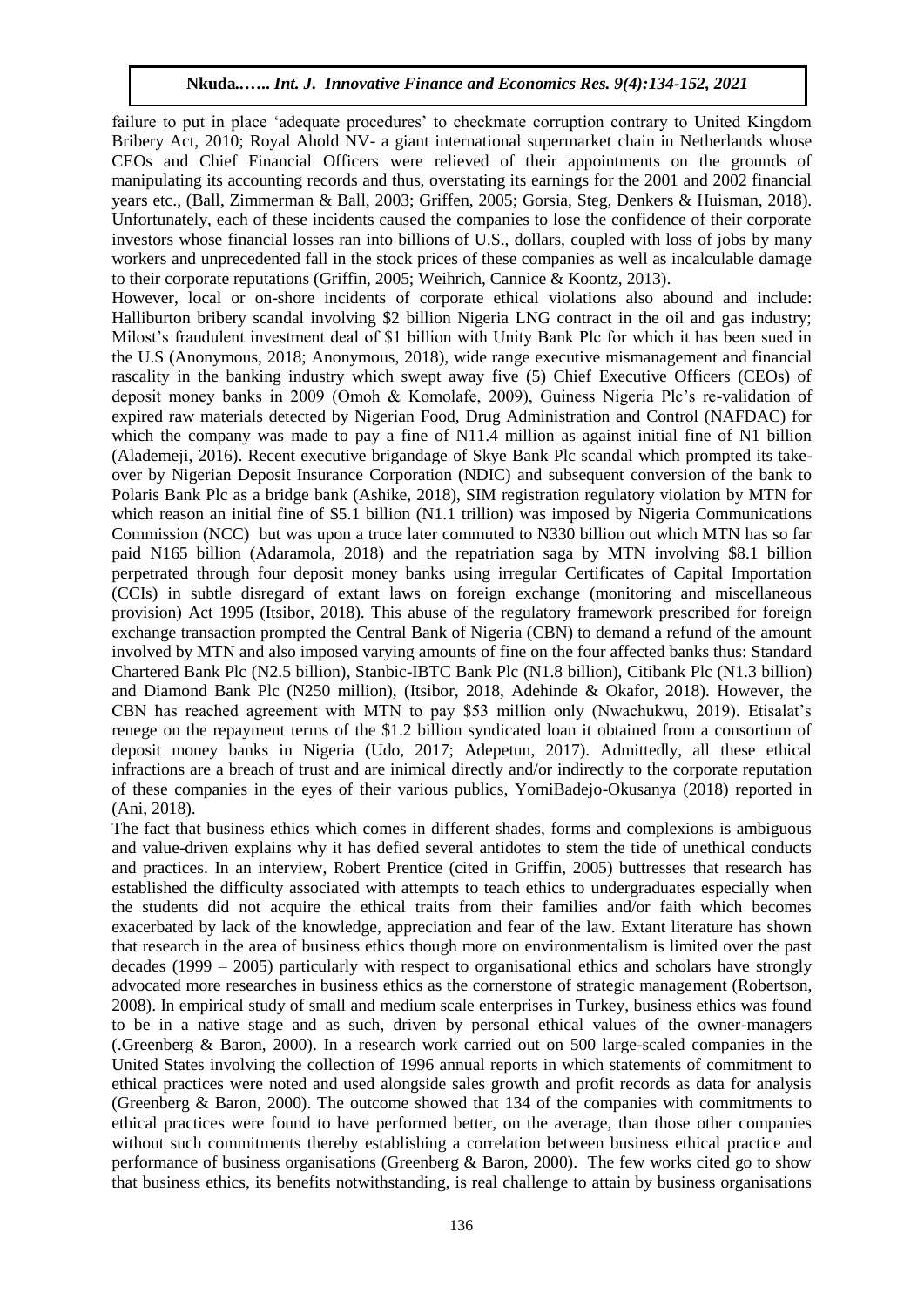and thus, provide grounds for more scientific researches in attempt to proffer possible solutions to the problem. Business ethics was assessed using proxies such as: integrity, ethical corporate social responsibility, environmental social governance and good corporate governance (Ugoani, 2019) from which list only two proxies notably: integrity and good corporate governance were selected to operationalise ethics as a latent construct in this study.

On the strength of the identified gaps in literature, the author is inclined to investigate business ethics from the lens of strategic management practices in this study. Strategic management practices refer to a set of decisions and actions which managers undertake and execute to ensure the performance of business organisation. Mayilvaganan and Raviselvam (2016) corroborate that strategic management captures the bundle of decisions and acts a manager undertakes and which decides the results of the firm's performance. Bracker (1980) cited in Celikdemir and Tukel (2015) define strategic management as the implementation of a formulated and developed strategy. Many advantages accrue to business organisations for adopting strategic management practices salient among which are analysis of the operating environment (internal and external), coping with change, prudent use of scarce resources, creating strategic fit which helps in gaining competitive advantage and agility to respond to customers' needs which underscores the competitiveness of the concerned business organisations (Celikdemir & Tukel, 2015). Strategic management practices are operationalised in different ways in the extant literature. The proxies of strategic management practices could be: strategic competitive practices, strategic planning practices, strategic corporate governance and strategic total quality management practices (Sasaka, Namusonge & Sakwa, 2014). Miyalvaganan and Raviselvam (2016) identify the strategic management practices as strategy formulation, strategy implementation and strategy evaluation and control. Elms, Brammer, Harris and Phillips (2010) identify superb intellect, intelligence, physical powers reflected in energy, stamina and strength of character as well as moral rectitude such as courage, integrity, determination and capacity to choose right as against wrong option as hallmarks of management generally and strategic management in particular. Simiarly, Kazmi (2002) mentions the dimensions of strategic management practices to include: strategic intent, strategy formulation, strategy implementation and strategy evaluation and control.

Strategic intent as a pregnant term births vision, mission, business definition, goals and objectives (Kazmi, 2002; Thompson & Strickland, 2003). Strategy formulation focuses on data gathering preparatory to analysis to uncover and leverage on business organisation's strengths, weaknesses, opportunities, and threats (SWOT) to make strategic choice of a grand corporate strategy and business-level strategy for implementation (Kazmi,2002; Thompson & Strickland, 2003; Wheelen & Hunger, 2010; David, 2013). Strategy implementation entails the need to activate the strategies, make a choice of appropriate structure, promote and enthrone positive strategy-friendly behaviours and creating vertical and horizontal fits through appropriate functional strategies and operational plans which, altogether, calls for a deep sense of moral sensitivity and choice across the myriads of activities involved (Kazmi, 2002). Strategy evaluation and control critically examines the effectiveness or otherwise of the strategy to justify the need to either sustain the strategy or effect corrective actions by way of modifying the strategy to suit the purposes it was intended to serve or outright reformulation of the strategy where the strategy is adjudged to have performed woefully (Kazmi, 2002; Thompson & Strickland, 2003; David, 2013; Hieu & Nwachukwu, 2019). Given the fact that strategy implementation is where the strategy either succeeds or fails because of the moral choices that govern a number of activities and strategy evaluation and control help to highlight the strengths or weaknesses of the strategy, strategic management practices would be assessed using strategy implementation and strategy evaluation and control as the dimensions in this study (Kazmi, 2002; Miyalvaganan & Raviselvam (2016). Therefore, strategic management practices in relation to business ethics would be examined in this study using their dimensions (strategy implementation and strategy evaluation and control) and measures (integrity and good corporate governance) respectively.

# **Aim and Objectives of the Study**

The main aim of the study was to investigate the effect of strategic management practices on business ethics of global satellite mobile telecommunication companies in Nigeria with focus on Rivers State. The specific objectives included to:

1. Investigate the effect of strategy implementation on the integrity of global satellite mobile telecommunication companies in Nigeria.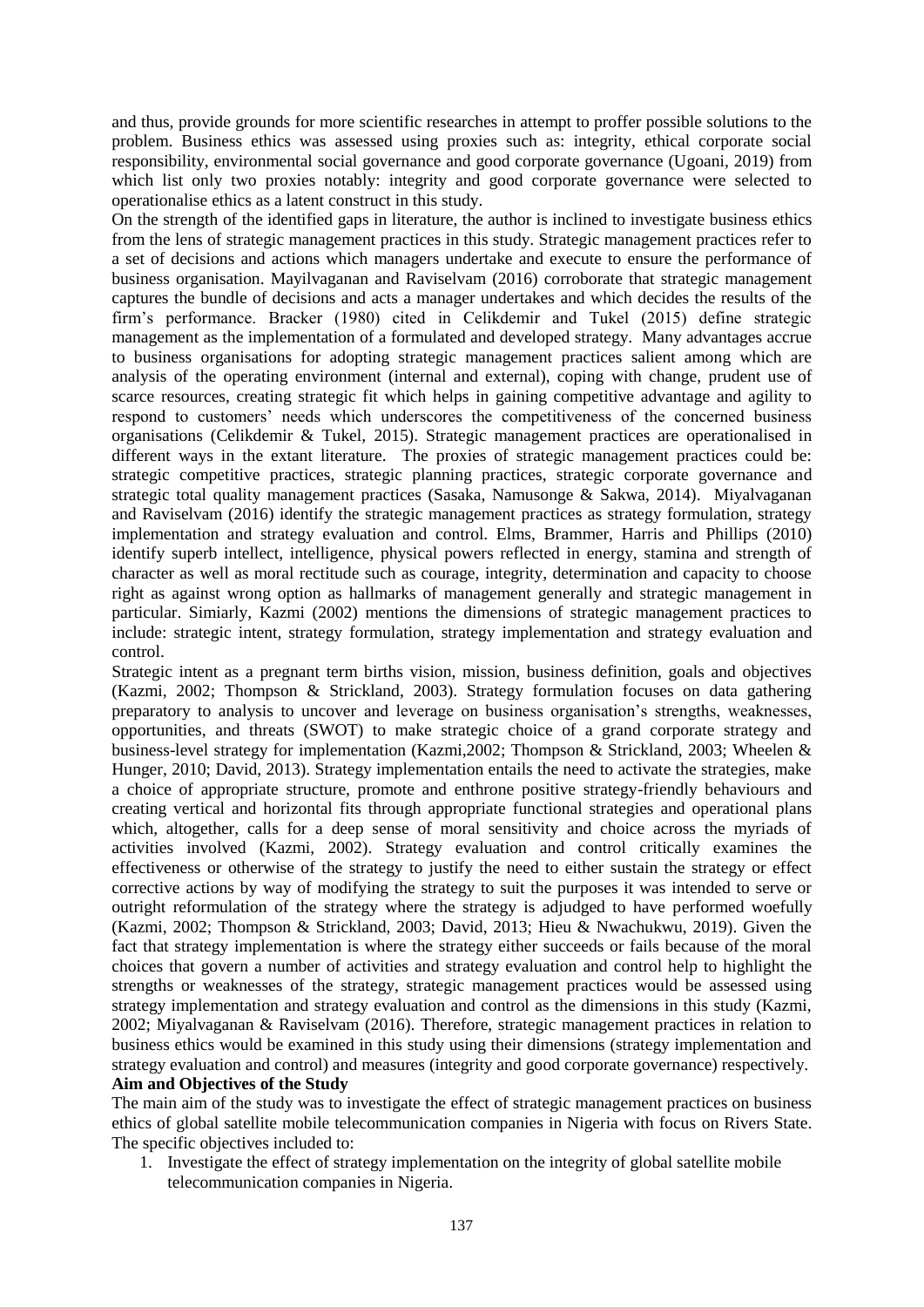- 2. Examine the influence of strategy evaluation and control on the integrity of global satellite mobile telecommunication companies in Nigeria.
- 3. Identify the effect of strategy implementation on the good corporate governance of global satellite mobile telecommunication companies in Nigeria.
- 4. Establish the influence of strategy evaluation and control on the good corporate governance of global satellite mobile telecommunication companies in Nigeria.

# **Research Questions**

In attempt to attain the specific objectives as the building blocks to achieve the main objective of the study, the following cogent questions were posed:

- 1. How does strategy implementation have significant effect on integrity of the global satellite mobile telecommunication companies in Nigeria?
- 2. What is the significant influence of strategy evaluation and control on integrity of the global satellite mobile telecommunication companies in Nigeria?
- 3. How does strategy implementation have significant effect on good corporate governance of global satellite mobile telecommunication companies in Nigeria?
- 4. What is the significant influence of strategy evaluation and control on good corporate governance of global satellite mobile telecommunication companies in Nigeria?

# **Research Hypotheses**

The null hypotheses formulated to provide provisional answers to the research questions were as follows:

- 1. There is no positive and significant effect of strategy implementation on integrity of the global satellite mobile telecommunication companies in Nigeria.
- 2. There is no positive and significant influence of strategy evaluation and control on integrity of global satellite mobile telecommunication companies in Nigeria.
- 3. There is no positive and significant effect of strategy implementation on good corporate governance of global satellite mobile telecommunication companies in Nigeria.
- 4. There is no positive and significant influence of strategy evaluation and control on good corporate governance of global satellite mobile telecommunication companies in Nigeria.

# **Significance of the Study**

The significance of this study is dual-fold notably: First, to the global satellite mobile telecommunication companies in Nigeria in general and Rivers State in particular in the sense that the outcome would instruct the focused companies to learn to allow their strategic choice and implementation as well as strategy evaluation and control to be undergirded by moral sensitivity which is the tone and core of business ethics. Second, the strategic management and business ethics literature would be enriched accordingly**.**

## **Scope of the Study**

The content scope focused on the concepts of strategic management practices and its dimensions namely: strategy implementation and strategy evaluation and control. It also covered business ethics and its measures such as integrity and good corporate governance. The geographical scope revolved solely around global satellite mobile telecommunication companies in Port Harcourt, Rivers State, Nigeria. The unit of analysis scope was at macro-level with particular reference to senior management executives as sampling units or respondents.

## **Literature Review**

There are many management theories on which this study can be anchored notably: utilitarian theory, theory based on rights, theory of justice, stakeholder theory, theory of amorality, theory of moral unity, goal-setting theory etcetera (Elms*et al.*, 2010; Schermerhorn, 2010; Robbins *et al*., 2011; Steiner & Steiner, 2012; Weihrich*et al.*, 2013). However, the author opted to adapt stakeholder theory and goal-setting theory as the baseline theories of this study as elucidated below:

## **Stakeholder Theory**

The stakeholder theory or model is the culmination of many rudimentary ideas by several academics who towed the path-finding footprint of R. Edward Freeman who built these ideas into his seminal book in 1894. The stakeholder theory describes the fact that average business organisations such as global satellite mobile telecommunication companies have many stakeholders both primary and secondary to cater for over and above their quest for profit maximisation for their investors. The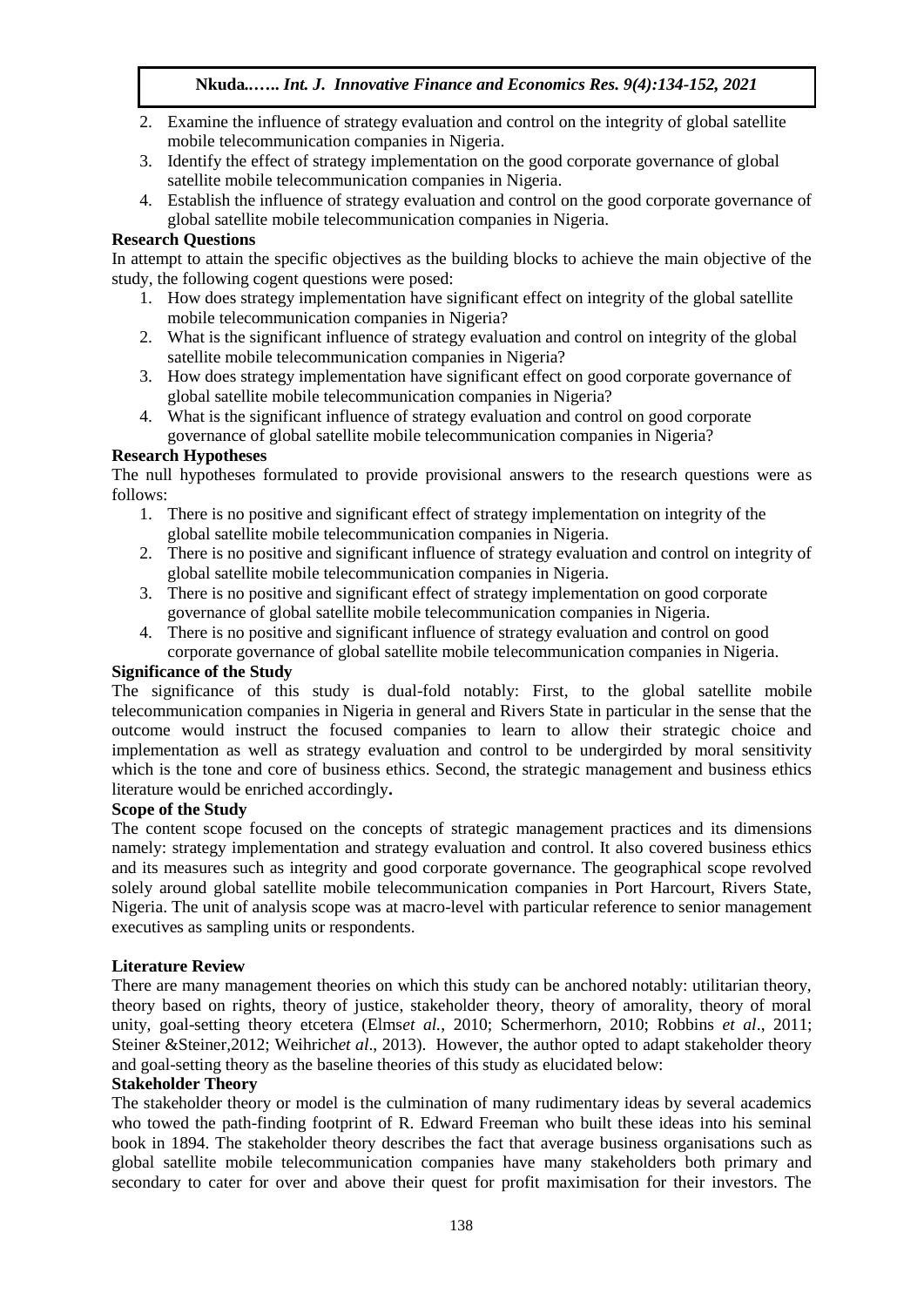primary stakeholders include owners/shareholders, customers, employees, host communities and government as well as creditors and suppliers in some cases. The nature of relationship among these stakeholders and the concerned business is mutually immediate, continuous and powerful (Steiner & Steiner, 2012; Hitt, Ireland & Hoskisson, 2013). The broad and secondary constituent of stakeholders consists of trade unions, non-governmental organisations (NGOs), activists, politicians, schools etc. The colour of relationship in this case is less mutually immediate, beneficial, burdensome or powerful to influence (Steiner & Steiner, 2012). It behooves the business organisation concerned to be ethnical as much as practically possible to handle these relationships. The anatomy of stakeholder theory draws a sharp contrast with strategic management practices which constitute the strategic management process or continuum in which several actors are involved in crafting and implementing a choice strategy to achieve the set goal which is, most often, competitive advantage. Elms *et al.,*(2010) corroborate that scholars in strategic management have "rediscovered" as it were the power of stakeholder theory and even identify it as a source of competitive advantage. Similarly, the implementation of strategy as an integral part of strategic management process is therefore expected to be ethical at any rate. This demand underscores the relationship between strategic management practices and stakeholder theory in which the study is grounded.

#### **Goal-setting Theory**

The notion of goal-setting theory is a product of research by Edwin Locke in 1968 (Schermerhorn, 2010; Lunenburg, 2011). The theory postulates that "specific goals increase performance and that difficult or challenging goals, when accepted, result in higher performance than do easy goals" (Robbins *et al*., 2011). The theory links specificity and difficult tasks with high performance for individual and group of workers in the workplace where strategic management practices take place. Motivation is needed to get the team members to embrace assigned tasks, be committed to carry them out efficiently and effectively to accomplish goals set in a participatory atmosphere especially within the auspices of management by objectives (MBO) as a vehicle or participative model capable of driving strategic management process. The goal-setting theory leverages on three contingent factors to be effective notably: goal commitment, self-efficacy and national culture (Schermerhorn, 2010; Robbins *et al.,* 2011; Lunenburg, 2011). The goal-setting theory accentuates the need to set motivational goals built on participation of parties (team leaders and members) concerned which encourages understanding, commitment and acceptance as well as review of performance (Schermerhorn, 2010). Given the motivation required to discharge the strategic management practices within the scope of strategic management process to achieve set goals in business enterprises such as global satellite mobile telecommunication companies, it becomes ideal and cogent to anchor this study on goal-setting theory.

Strategic management deals with catalogue of actions taken by strategic managers to cope with changes in the market, socio-economic and political environments (Steiner & Steiner, 2012). To Thompson and Strickland (2003) strategic management process entails "forming strategic vision, setting objectives, crafting strategy, implementingand executing the strategy and then over time initiating whatever corrective adjustments in vision, objectives, strategy and execution are deemed appropriate." The continuous enactment of these actions on almost routine bases translates them into practice(s) over time. This explains why Whittington (1996) cited in Elms *et al*., (2010) maintains that 'strategy as practice' has to do with the way and manner practitioners actually act and interact. Cogently, strategic management practices used interchangeably with strategic planning practices (Sandada, Pooe & Dhurup, 2014) saliently comprise strategic intent, strategy formulation, strategy implementation and strategy evaluation and control (Kazmi, 2002; Thompson & Strickland, 2003; David, 2013). Sundry management scholars concur somewhat that strategic management practices incorporate vision, mission, strategy, appreciation of changes in the operating business environment and alignment of the business organisations with the environment via strategic fit (Sandada *et al*., 2014; Kazmi, 2002). The maintenance of strategic management practices may not provide a one-stop panacea to problems of business organisations, yet it thus serves to safeguard that helps business organisations which imbibe the practice to better prepare for some unexpected developments that the volatile, uncertain, complex and ambiguous (VUCA) operating business environment may pose from time to time (Sandada *et al*., 2014; Nkuda, 2020). However, tangential to this study, strategy implementation and strategy evaluation and control would be accorded the much-needed focus as dimensions of strategic management practices as reflected in the following discourse: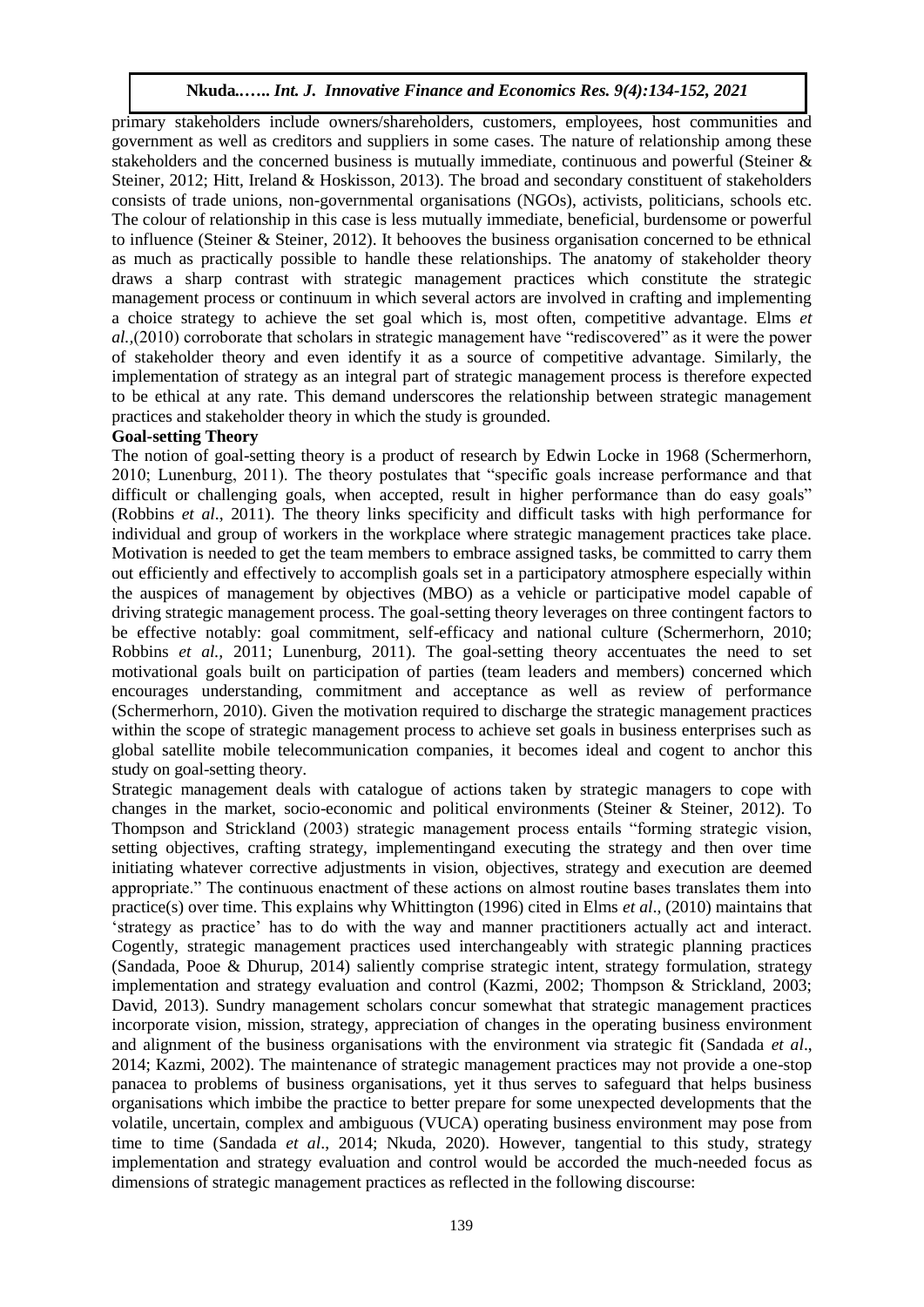#### **Strategy Implementation**

The notion of strategy implementation is at the core of strategic management process. A sense is made of any formulated strategy only when it is successfully implemented. Strategy implementation therefore refers to the process of converting a formulated choice strategy into practical action. Like a typical coin with two sizes, strategy implementation can either succeed or fail. Extant strategy implementation literature attests that about 66% of strategies are not implemented and among the number of strategies implemented only a paltry 10% success rate is recorded (Ahmadi, Salamzadeh, Daraei & Akbari, 2012; Nkuda, 2020). Critically examining strategy implementation context shows that several factors are involved. Ranging from issues of activating strategies through structural, behavioural, to functional and operational issues, a number of actors and interests are involved (Kazmi, 2002; Thompson & Strickland, 2003). Strategic choices regarding the appropriate structure and behaviours of organisational members have to be made by functional managers who drive strategy implementation to ensure that the implementation succeeds.

Both vertical and horizontal fits of the strategy implementation demands have to be made. In all of these, the disconnection that often exists between strategy formulation and strategy implementation remains the major cause of strategy implementation failure (Ahmadi *et al*., 2012). It is evidenced in literature that it is in course of strategy implementation that a brilliantly formulated and smart strategy either fails or succeeds. The failure comes to the attention of the top management, corporate planners, board members and strategists when the financial results are bleak and poor (Siciliano, 2002). The disconnection does not show only in poor financial performance but also in researches in which very few empirical studies have been carried out on strategy implementation (Siciliano, 2002). Hence, both attention and reasonable amount of resources should not only be devoted to strategy implementation but also properly tracked and monitored to ensure success (Ahmadi *et al*., 2012).It boils down however, to strategic choices that have to be made which should assume ethical complexion to cater for the myriad interests of stakeholders concerned especially in this ever-turbulent and pandemicinduced era. This partly explains why Wheelen and Hunger (2010) view strategy implementation as aggregate of all activities and choices required for the execution of a strategic plan. This perhaps explains in part why the theme of the  $15<sup>th</sup>$  annual international conference of The Academy of Management Nigeria reads thus: "Technology, Pandemic Disruptions, and Management Sciences' Theory and Practice: Challenges, Responses and Strategic Choices" becomes both informative and instructive (The Academy of Management Nigeria (TAMN), 2021). Unethical organisational politics and dysfunctional leadership styles coupled with malfeasant organisational culture and climate need to be eliminated or reduced to the barest minimum possible. A strong sense of ownership mindset of a choice strategy being implemented needs to be consciously forged and strategically communicated to all stakeholders. Here therefore explicates the nexus between strategy implementation as a strategic management practice and business ethics especially with respect to its measures notably: integrity and good corporate governance.

#### **Strategy Evaluation and Control**

The final phase of strategic management process is strategy evaluation and control. It is concerned with the process of ascertaining the effectiveness or otherwise of an implemented strategy and taking steps to either sustains the strategy or effect corrective measure(s) as deemed necessary. The strategy evaluation and control assume two dimensions namely: strategic control and operational control (Kazmi, 2002). The strategic control questions the integrity of the implemented strategy to establish the need to continue with the strategy, modify or reformulate the strategy in its entirety. While the operational control seeks to confirm the overall well-being of the organisation in terms of prudent use of resources, meeting operational deadlines and effectiveness of the entire process in meeting set standards and achieving set goals and/or objectives. The operational control often involves gap analysis associated with variances and deviations from expected standards. The operational controls incorporate feed-forward, steering and feedback controls (Schermerhorn, 2010; Nkuda, 2017). To effect operational controls, certain quantitative and qualitative metrics are usually applied as spelt out, among others, in the balanced score card (BSC) of Norton and Kaplan in1993 (David, 2013; Kaplan & Norton, 2001).The bottom line of strategy evaluation and control is that it enables the strategists to know whether a given strategy implemented succeeds or not (Celikdemir &Tukel, 2015). The choice of appropriate metric needs to be ethical to ensure that the outcome of the strategy evaluation and control exercise is bereft of compromises as much as practically possible.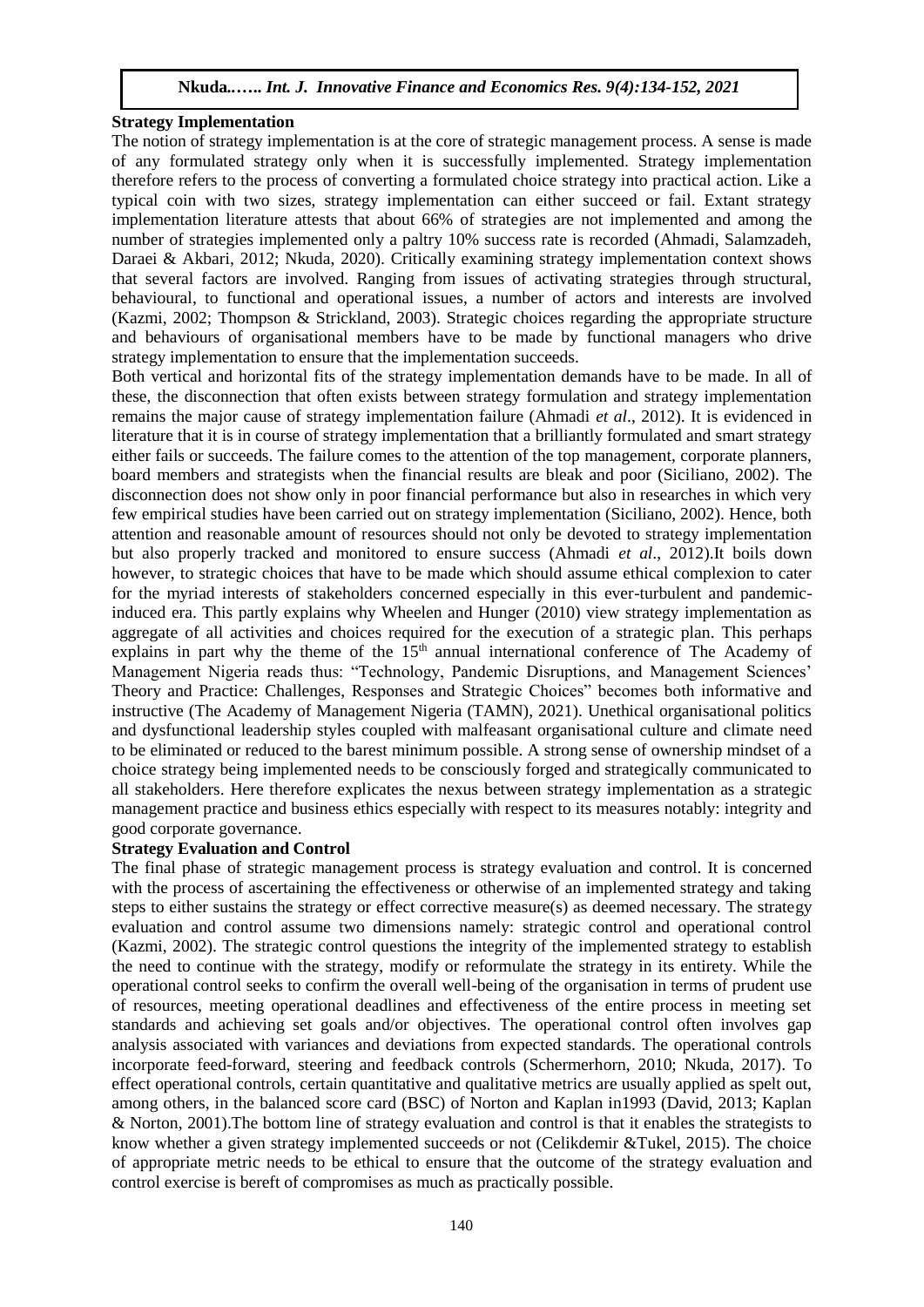#### **Business Ethics**

Business ethics as explained previously are basically an art of being discerning in making a choice between right and wrong actions or options. Ethics to which business is prefixed is all about the acknowledgement and acceptance of the fact that human life should be guided by certain set of principles and moral considerations that are superior to and more valuable than material advantages or gains. This ethical perspective echoes the Ghandian ethical absolutism or institutionalism (Sapru, 2013). Business ethics, no doubt, bears some degree of relationship to strategy because of the many choices that have to be made along and across the broad spectrum of its activities particularly with respect to strategic choices under the ambit of strategy formulation and strategy implementation. This patently shows the intersection or convergence between strategic management practices and business ethics (Elms *et al*., 2010). The bottom line of business ethics is to ensure that strategic choices are ethical as much as possible given the many stakeholders its outcomes are expected to affect differently in the bidto achieve set goals or objectives such as good reputation even though it is not quite an easy task (Thompson & Strickland, 2003; Hitt, Ireland &Hoskisson, 2013; Daft, 2010; Celikdemir & Tukel, 2015).

Andrews (1971) cited in Elms *et al*., (2010) asserts that efforts to bring morality of choice to bear on strategic decision-making constitutes both exciting and knotty problem with which to grapple. Hitt *et al*., (2013), identify the stakeholders in question as capital market stakeholders (shareholders, major suppliers of capital e.g., banks), product market stakeholders (primary customers, suppliers of inputs, host communities and unions), and organisational stakeholders (employees, managers and nonmanagers). It is not enough for a choice strategy to be accepted as good on the surface, the moral undertones and imperatives of the strategy should be considered as well. Preoccupation with what to explore or exploit; tension between short and long term strategic demands, deliberate missing of deadlines for task completion, weaving and embedding self-interest into strategy implementation efforts and drives as well as celebrating some companies as saints and indicting others as sinners in ethical matters should be avoided to focus more on ethical rectitude or correctness of the strategy being pursued (Elms *et al*., 2010; Nkuda, 2020). In sodoing, the bond that hitherto existed between strategy and ethics would further be strengthened and avoidable gap bridged to enrich both strategy and ethics literatures.

## **Integrity**

The idea of integrity as the hallmark of business ethics is fundamental and instructive. Integrity can be viewed as the penchant of a business organisation to irresistibly honour its promises to its stakeholders which cut across a broad spectrum of owners/shareholders, employees, customers, host communities and governments as core. Thompson and Strickland (2003) corroborate that "we work with customers and prospects openly, honestly, and sincerely. When we say we will do something, we will do it; when we say we cannot or will not do something, then we won't do it." Integrity carries with it the burden of honour to keep to what is said or promised. Like an integer in mathematics which as a number is not divisible into fractions, it can be analogised that a person of integrity is not divided against oneself. In other words, the person does not think one thing and does another thereby avoiding the risk of double-speaking, double-standards and divide and rule.Jack Welch reliving the leadership tenets of Peter Drucker (1988) cited in Schermerhorn (2010) corroborates "good leaders have integrity; they mean what they say." Several individuals are involved in driving organisational strategy at different management levels especially at the functional levels where strategy implementation takes roots. If these individuals arm themselves with integrity as their breastplate in course of the discharge of their tasks, chances are that the success rate of strategy implementation would be higher than the 10% success rate recorded in extant strategy implementation literature (Nkuda, 2020). The commonorganisational and situational factors in business organisations easily vulnerable to ethical breaches reflect in discrimination, sexual harassment, conflicts of interest, customer confidence and scramble to access organisational resources (Hunt & Vitell, 1986; Schermerhorn, 2010). There ought to be eternal vigilance over vulnerable areas to stem tendencies to breach ethical codes. Integrity is value-driven conduct that places a burden on managers and subordinates alike in business organisations to demonstrate in the performance of their respective tasks.

Fisher and Lovell (2003) note that integrity, particularly on the part of executives, tends to recognise, appreciate and create value. This explains why Peter Drucker (1988) cited in Schermerhorn (2010)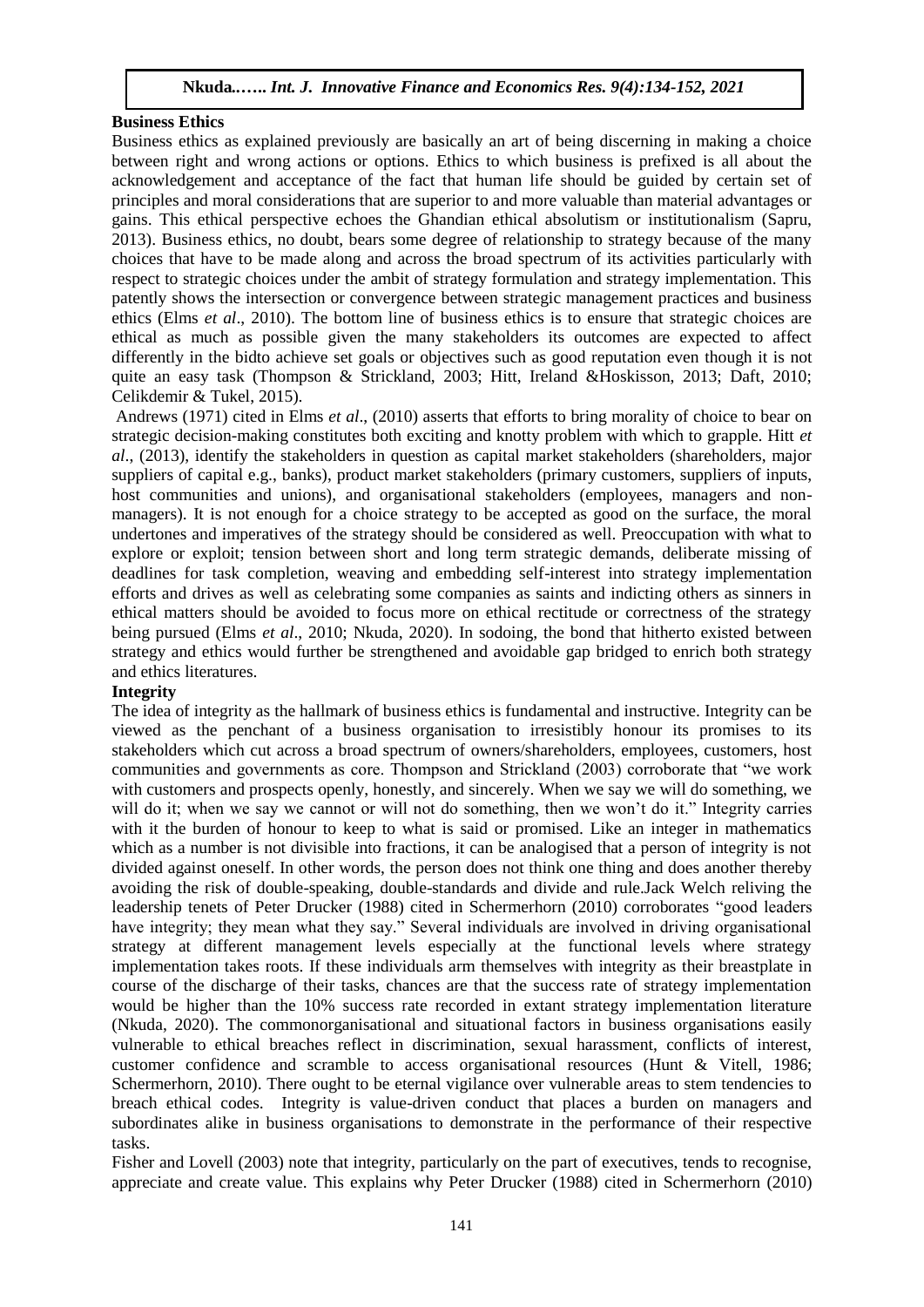identifies integrity as the starting point of ethical leadership which incorporates honest, credible and consistent behaviour which enables values to be put into action. Warren Buffet (2021) reported in Farnam Street (2021) expresses the importance of integrity thus: the three things I look for in a person namely: intelligence, energy and integrity. However, if an individual lacks integrity, there is no need to bother about the rest two. Schermerhorn (2010) corroborates that lack of personal integrity accounts for 80% of unethical behaviour in corporate organisations. The bottom line is that integrity is a hard naught to crack and also a scarce commodity that is not easy to come by. Hence, Fisher and Lovell (2003) admit and advocate that integrity being essential component of ethics has a tortuous path to travel, inculcate and ingrain in the consciousness of the workforce, it also demands dialogue, reflection, learning, tolerance and wisdom to navigate and plough through in business organisations. Integrity thrives on transparency and begets trust of subordinates who strive to live up to the expectations of the leaders in the performance of assigned tasks particularly in relation to strategic management practice involving strategy implementation and strategy evaluation and control (Nkuda, 2020). The management teams of established and fleshing entrepreneurial ventures should make integrity lubricated by trust and transparency their watch-words and endeavor to live above board and beyond iota of reproach (Weihrich *et al*., 2013).

#### **Good Corporate Governance**

Corporate governance can be described as the set of principles that governs the relationship between business owners (principals) and the managers (agents) with a view to moderating areas of possible conflicts of interest. The tenet of corporate governance which may be good or bad shapes the master cum servant or agency relationship that exists between owners of businesses and the managers saddled with the responsibility of running the affairs of the businesses (Hitt *et al.*, 2013).Corporate governance is built on the platform that separates business ownerships from the management of the businesses. The tenet of corporate governance discourages undue interference on the part of the owners in the affairs of the business and yet, insists on and provides for transparency and accountability on the part of the managers of the companies. These checks and balances are intended to make for the viability, survival, growth and profitable performances of the companies concerned because the lack of which compromises the ability of the boards of directors to make independent decisions for and on behalf of the shareholders (Samila & Ibrahim, 2012). The breakdown or absence of corporate governance could trigger the breach of ethical practices in corporate organisations as was the case with Enron, WorldCom and other countries such as Russia in 1988, Asia and Brazil including United States and Europe (Hitt*et al*., 2007; 2013; Schermerhorn, 2010; Samila & Ibrahim, 2012; Celikdemir & Tukel, 2015). To checkmate incidents of ethical breaches informs that the board of directors spell out ethical standards and ensure that they are not only communicated to all stakeholders but also enforced effectively (Hitt *et al*., 2007). Strategic management practices, of which strategy implementation and strategy evaluation and control are a part, need to be anchored on good corporate governance for the success of strategy implementation and unbiased strategy evaluation and control.

#### **Strategic Management Practices and Business Ethics Relationship**

Extant literature has attested that strategic management which practices comprise defining strategic intent, strategy formulation, strategy implementation and strategy evaluation and control and ethics which principles business ethics adapt have a common origin and root. But with the passage of time, the two fields became diverged and currently, the reintegration of the two fields is fast emerging as scholarly researches in these areas have shown (Elms *et al*., 2010). Strategic management practices involve making choices at different phases of their enactments. These choices, strategic as they may be, can be good or bad, right or wrong depending on the ethical background, value and orientation of the corporate strategists themselves. This explains why the tenets of business ethics need to be imbibed, leveraged and brought to bear on all these important strategic choices given the many stakeholders which the value-creating outcomes of such strategic choices and decisions are intended to serve particularly the stockholders whose investment sustains and keeps the business organizations going (Elms *et al*., 2010). The value-creation goal for the stakeholders represents the point of intersection at or fulcrum around which both strategic management reflected in strategic management practices and ethics expressible in terms of business ethics converge (Elms *et al*., 2010). This goes to elucidate the inseparable relationship between strategic management practices and business ethics. This explains why Hosmer (1994) buttresses that incorporation of social responsibility and ethics into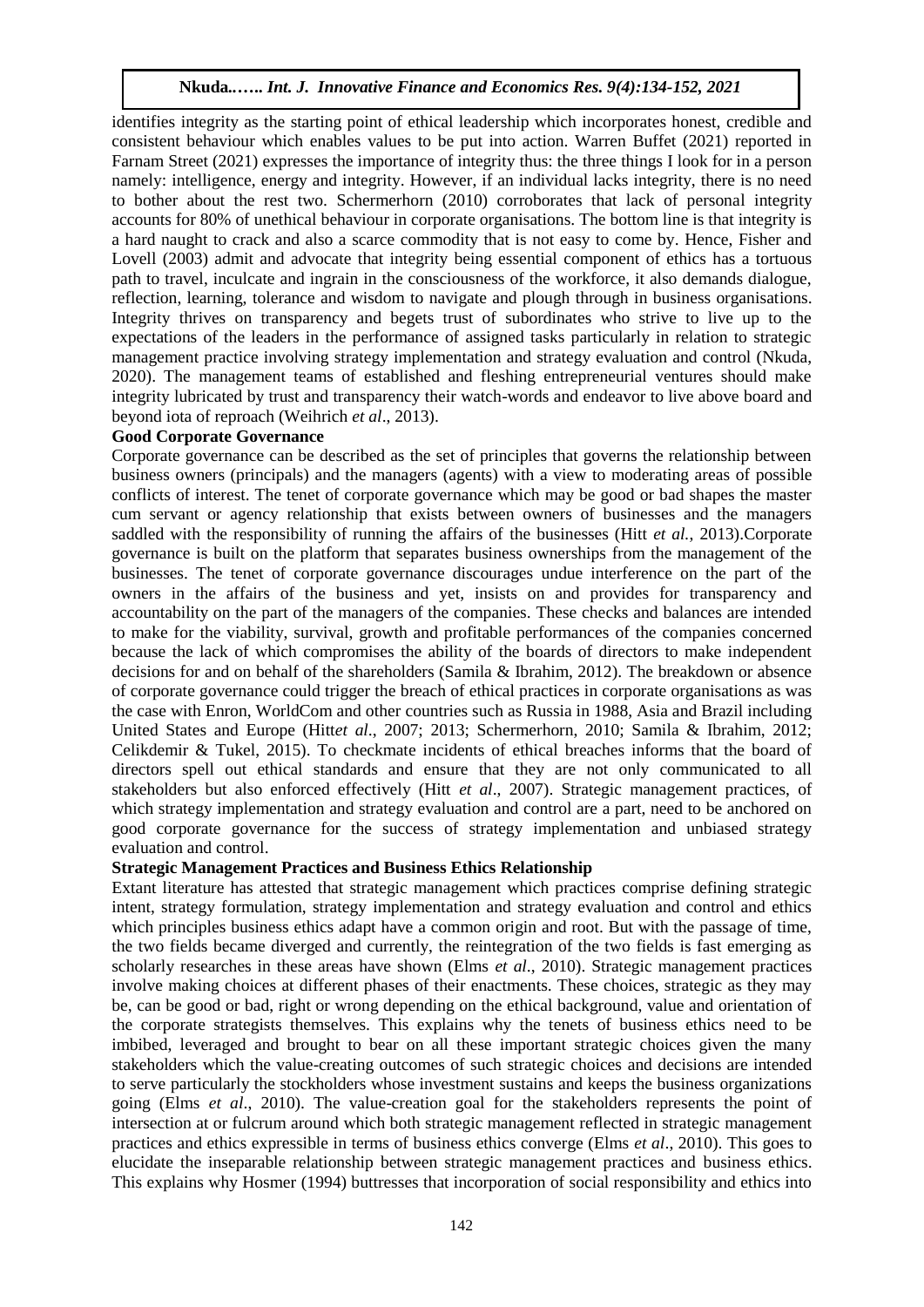strategic management would not only make the business organizations to be perceived as good corporate citizens, it would also earn it good reputation which is more or less an inimitable currency to gain competitive advantage over rivals in a choice industry such as the mobile telecommunication industry in Nigeria.

## **Empirical Review**

Ahmadi *et al*., (2012) investigated the "relationship between organizational culture and strategy implementation: Typologies and dimensions" of Iranian Karafarin Bank aimed at examining the link between the typologies and dimensions of organisational culture to proxies of strategy implementation with a view to proffering solution to the catastrophic failure rate of strategy implementation. The study population consisted of 210 members of staff out of which 136 respondents were randomly selected using Cochran formula and issued copies of the questionnaire. 101 copies of the questionnaire (74.3% response rate) were duly and fully completed and used for analysis in the study. Spearman's Rank Order Correlation Coefficient was used for data analysis and verification of the hypotheses formulated for the study. The results showed significant relationship of dimensions of organisational culture with the surrogates of strategy implementation.

Mango (2014) studied "determinants of successful strategy implementation: A survey of selected public schools in South Africa." The study made use of exploratory design and survey. The population consisted of 165 respondents from 139 respondents were randomly selected. Primary data were obtained from structured questionnaire. Both adequacy of the sample and reliability were established using Keiser-Meyer-Olkin and Cronbach's alpha ( $\alpha$ ) value of 0.810 and  $\geq$  0.759 in that order. The data analysis technique was Chi-Square cum Cramer's V co-efficient using statistical package for social sciences (SPSS). The results indicated that operationalised proxies had significant association with successful strategy implementation.

Ibrahim *et al*., (2012) empirically examined "the relationship between strategy implementation and performance of manufacturing firms in Indonesia: The role formality structure as a moderator." The design was cross-sectional survey. The population of the study comprised 164 manufacturing firms quoted on Jakarta Stock Exchange (JSE). The respondents to whom 164 copies of structured were issued were mainly the CEOs of the affected manufacturing firms. A total of 127 copies of the questionnaire were retrieved and only 112 copies were considered fit and used for analysis. The reliability of the instrument was achieved at  $\alpha \ge 0.70$ . Pearson Correlation Co-efficient was used for data analysis. The results showed that the dimensions of strategy implementation operationalised in the study had significant correlation with the performance of the manufacturing covered in the study.

Cuevas-Rodriguez, Guerrero-Villegas and Valle-Cabrera (2016) investigated "comparison of corporate governance, strategy, control and performance evaluation systems before and after privatisation" in Spain. A multi-case research design was adopted in which five (5) companies from different industries were involved and 18 interviews conducted as follows: Endesa (5), Repsol (4), Enagas (2), Iberia (3) and Retevision (4). The research instrument was structured questionnaire and the data were triangulated for purposes of analysis. The result showed inter-alia that a relationship exists between the macro-organisational level i.e., the governance mechanism of the firm and microorganisational level reflected in performance evaluation systems.

Sandada, Pooe & Dhurup (2016) probed "strategic planning and its relationship with business performance among small and medium enterprises in South Africa." The study adopted a positivist and quantitative research design which sought to confirm hypotheses formulated for the study in order to show its predictive powers of possible relationships among the study variables. The study population consisted of small and medium scale enterprises (SMEs) in Gauteng Province. The sample size was 200 SMEs and the unit of analysis focused on SME owners and managers. Structured questionnaire was used to obtain primary data analysed using correlation coefficient and multiple regression. The results showed that strategic planning practices have positive association and significant relationship with the performance of SMEs.

Hieu and Nwachukwu (2019) investigated "strategy evaluation process and strategic performance nexus" among four (4) mobile telecommunication companies in Nigeria. The survey design was used to conduct the study. The study population consisted of 120 respondents from both the headquarters and eight regional offices of the companies out of which 105 respondents (87.5% response rate) duly completed the questionnaire used. Both structured and unstructured questions were raised in the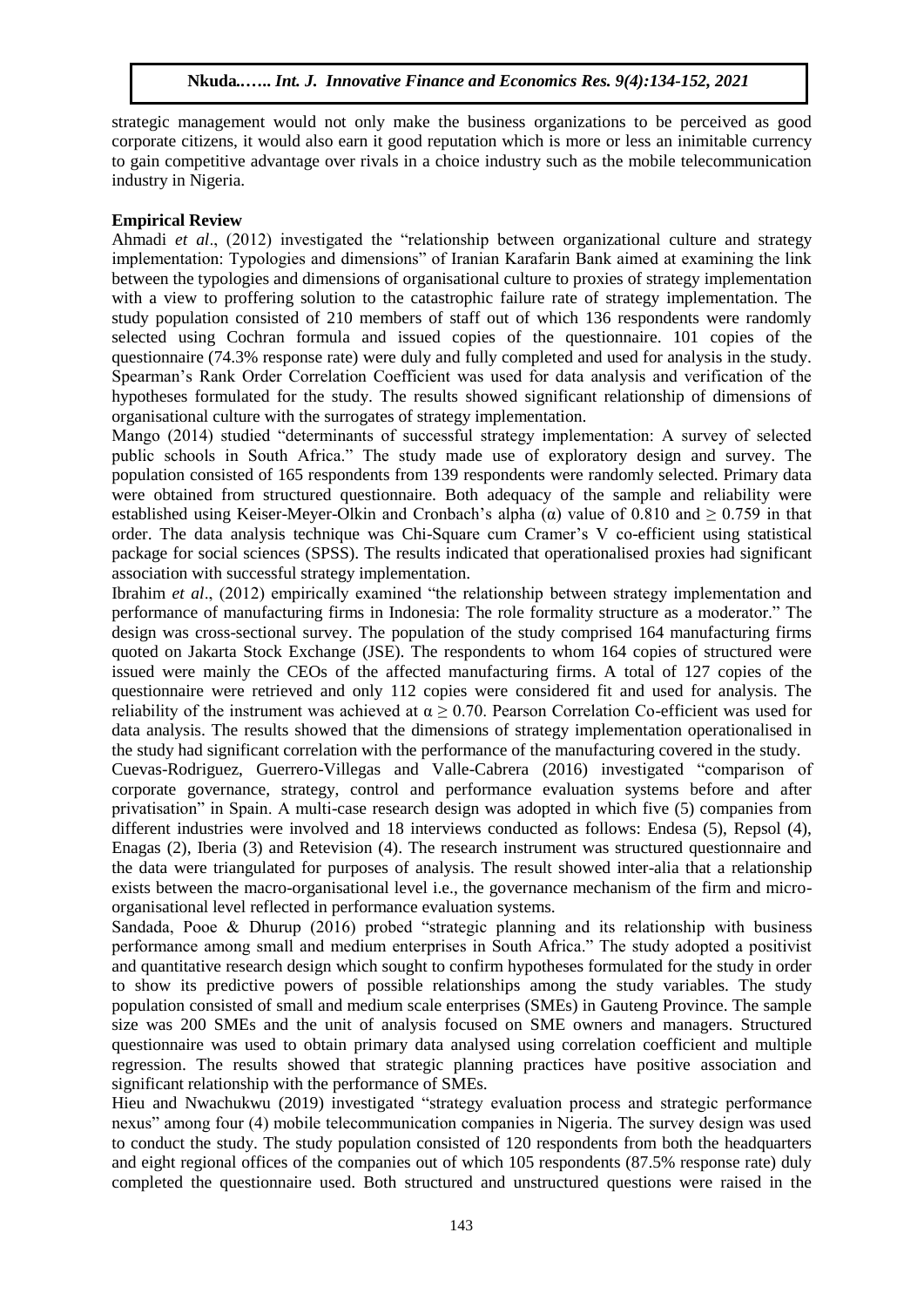questionnaire to gather primary data for analysis. A panel of six (6) academic and non-academic experts was used to validate the research instrument on the basis of both face and content validities. The reliability of the instrument was above Cronbach's ( $\alpha$ ) 0.70. KMO and Barlett's test of sampling adequacy was found to be significant (KMO;  $0.727$ ,  $p=0.000 < 0.05$ ). Descriptive statistics, Pearson correlation and regression techniques were used with the aid of statistical package for social sciences (SPSS version 17) to analyse the data. The results showed that the systematic approach to strategy evaluation adopted by the telecommunication companies has positive and significant influence on strategic performance of the companies concerned.

Celikdemir and Tukel (2015) studied "incorporating ethics into strategic management with regards to generation Y's view of ethics." Qualitative research which relied on interviews of respondents was adopted. The study population consisted of 8 interviewees made up of 4 males and 4 females who held Bachelor's degrees. The interview responses were recorded, transcribed and then analysed. The results of the study indicated that interviewees unanimously agreed that company should build into and implement ethics in its Celikdemir and Tukel (2015) long-term plans (strategy) because it is one of the many factors that increase corporate performance and they would like to identify and work with companies which have built ethics into their strategic management process.

## **METHODOLOGY**

The research design adopted in this study was a cross-sectional survey. The population of the study consisted of the one hundred and ninety seven (197) telecommunication services companies (Anonymous, 2013) in Rivers State with emphasis on major global satellite mobile (GSM) telecommunication companies in Nigeria whose branches are in Port Harcourt, Rivers State namely: M'TN, Airtel, Globacom and 9-Mobile using a census survey. The sampling frame comprised eighty (80) respondents as against 120 in the empirical work of Hieu and Nwachukwu (2019) because headquarters of telecommunication companies were excluded from the study and the respondents were drawn from the rank of senior management and above. Structured questionnaire graduated on 5 point Likert's scale was used to collect primary data. The empirical indicators of strategy implementation were adapted from the works of (Ahmadi *et al.,* 2012; Mango, 2014), strategy evaluation and control adapted from the work of (Wijetunge & Pushpakumari, 2014; Cuevas-Rodriguez, Guerrero-Villegas & Valle-Cabrera, 2016; Hieu&Nwachukwu, 2019), indicators of integrity were adapted from (OCED, 2015) and corporate governance indicators adopted from (Hitt *et al*., 2007; Wibowo & Gunawan, n. d). The data were subjected to both face and content validities. Reliability of the research instrument met Cronbach's alpha ( $\alpha$ )  $\geq$  0.70 prescribed by Nunnally and Berstein (1994) and it indicated a reliability coefficients of .900, .932, .894 and .907 respectively. Simple linear regressions were used to analyse the data and verify the hypotheses formulated for the study. The confidentiality of respondents was assured and only respondents from age 18 and above voluntarily participated in the study in keeping with the demands of research ethics.

## **RESULTS AND DISCUSSION**

# **Test Hypothesis**

# **Hypothesis One**

Ho1There is no positive and significant effect of strategy implementation on integrity of the global satellite mobile telecommunication companies in Nigeria

**Table 4.1 The result of simple linear regression of strategy implementation on integrity of the global satellite mobile telecommunication companies in Nigeria. Model Summary<sup>b</sup>**

| -------------------- |                  |          |          |                     |               |
|----------------------|------------------|----------|----------|---------------------|---------------|
|                      |                  |          | Adjusted | R Std. Error of the |               |
| Model                | $\mathbb R$      | R Square | Square   | Estimate            | Durbin-Watson |
|                      | 960 <sup>a</sup> | 92.      | .920     | .33295              | 864           |
|                      |                  |          |          |                     |               |

a. Predictors: (Constant), Strategic Management

b. Dependent Variable: Integrity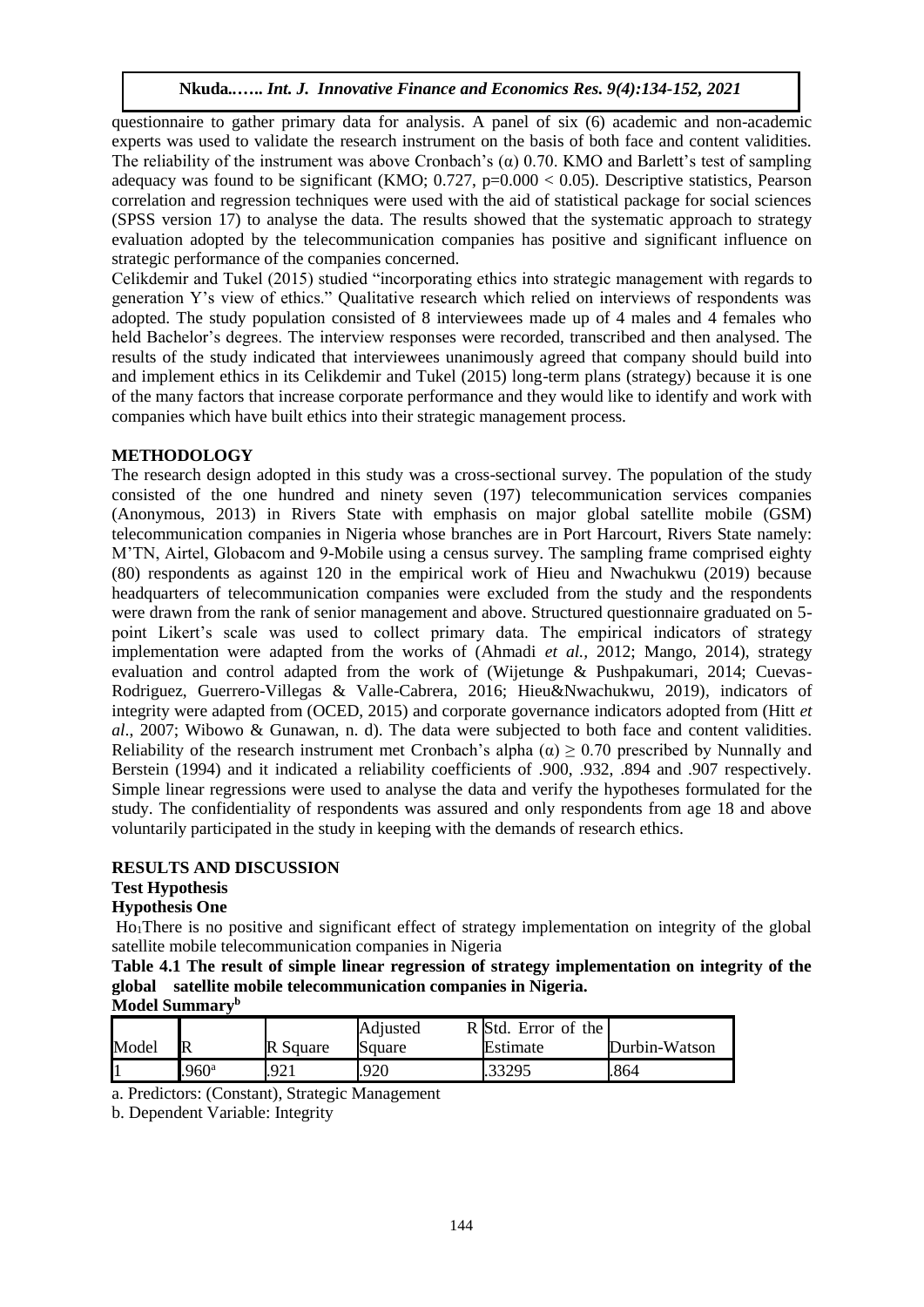## **ANOVA<sup>a</sup>**

| Model |                | Sum of Squares | Df | Mean Square | ⊩       | Sig.              |
|-------|----------------|----------------|----|-------------|---------|-------------------|
| Ш     | Regression     | 100.741        |    | 100.741     | 908.759 | .000 <sup>b</sup> |
|       | Residual       | 8.647          | 78 |             |         |                   |
|       | $_{\rm Total}$ | 109.387        | 79 |             |         |                   |

a. Dependent Variable: Integrity

b. Predictors: (Constant), Strategic Management

## **Coefficients<sup>a</sup>**

|       |                      | <b>Unstandardized Coefficients</b> |            | Standardized<br>Coefficients |        |      |
|-------|----------------------|------------------------------------|------------|------------------------------|--------|------|
| Model |                      |                                    | Std. Error | Beta                         |        | Sig. |
|       | (Constant)           | 188                                | .107       |                              | 1.761  | .082 |
|       | Strategic Management | .945                               | .031       | .960                         | 30.146 | .000 |

a. Dependent Variable: Integrity

The result of linear regression analysis indicates a positive and significant effect of strategy implementation on integrity of the global satellite mobile telecommunication companies in Nigeria, with  $R^2$ - value of .921, P- value of .000 and the corresponding t-value of 30.164 and beta coefficient of 945. This implies that strategy implementation can account for 92.1% change of the global satellite mobile telecommunication companies in Nigeria. Also, the result reveals that strategy implementation is effective in predicting integrity of the global satellite mobile telecommunication companies in Nigeria. The result is supported by beta coefficient of .945 which indicates that I unit increase in Strategy implementation would lead to 94.5% increase in integrity of the global satellite communication companies in Nigeria. Also, the result further indicates t-value of 30.164 which means that the result is statistically significant at .000 (P<0.05) level of significance. Therefore, since the Pvalue of .000 is less than alpha value of 0.05, it can be affirmed that strategy implementation has positive and significant effect on the integrity of Global satellite of mobile communication Companies in Nigeria

## **Hypothesis Two**

Ho2.There is no positive and significant influence of strategy evaluation and control on integrity of global satellite mobile telecommunication companies in Nigeria.

#### **Table 4.2 the result of simple linear regression on the influence of strategy evaluation and control on integrity of global satellite mobile telecommunication companies in Nigeria. Model Summary<sup>b</sup>**

|       |              |             | Adiusted | $R$ Std.<br>. Error of the |               |
|-------|--------------|-------------|----------|----------------------------|---------------|
| Model | $\mathbb{R}$ | Square<br>R | Square   | Estimate                   | Durbin-Watson |
| Ш     | 70 1 a       | .520        | 14<br>   | 86392                      | 1.935         |

a. Predictors: (Constant), Strategic Evaluation Control

b. Dependent Variable: Integrity

## **ANOVA<sup>a</sup>**

| Model |            | Sum of Squares | Df | Mean Square |        | Sig.              |  |
|-------|------------|----------------|----|-------------|--------|-------------------|--|
| 1     | Regression | 62.984         |    | 62.984      | 84.387 | .000 <sup>b</sup> |  |
|       | Residual   | 58.216         | 78 | 746         |        |                   |  |
|       | Total      | 121.200        | 79 |             |        |                   |  |

a. Dependent Variable: Integrity

b. Predictors: (Constant), Strategic Evaluation Control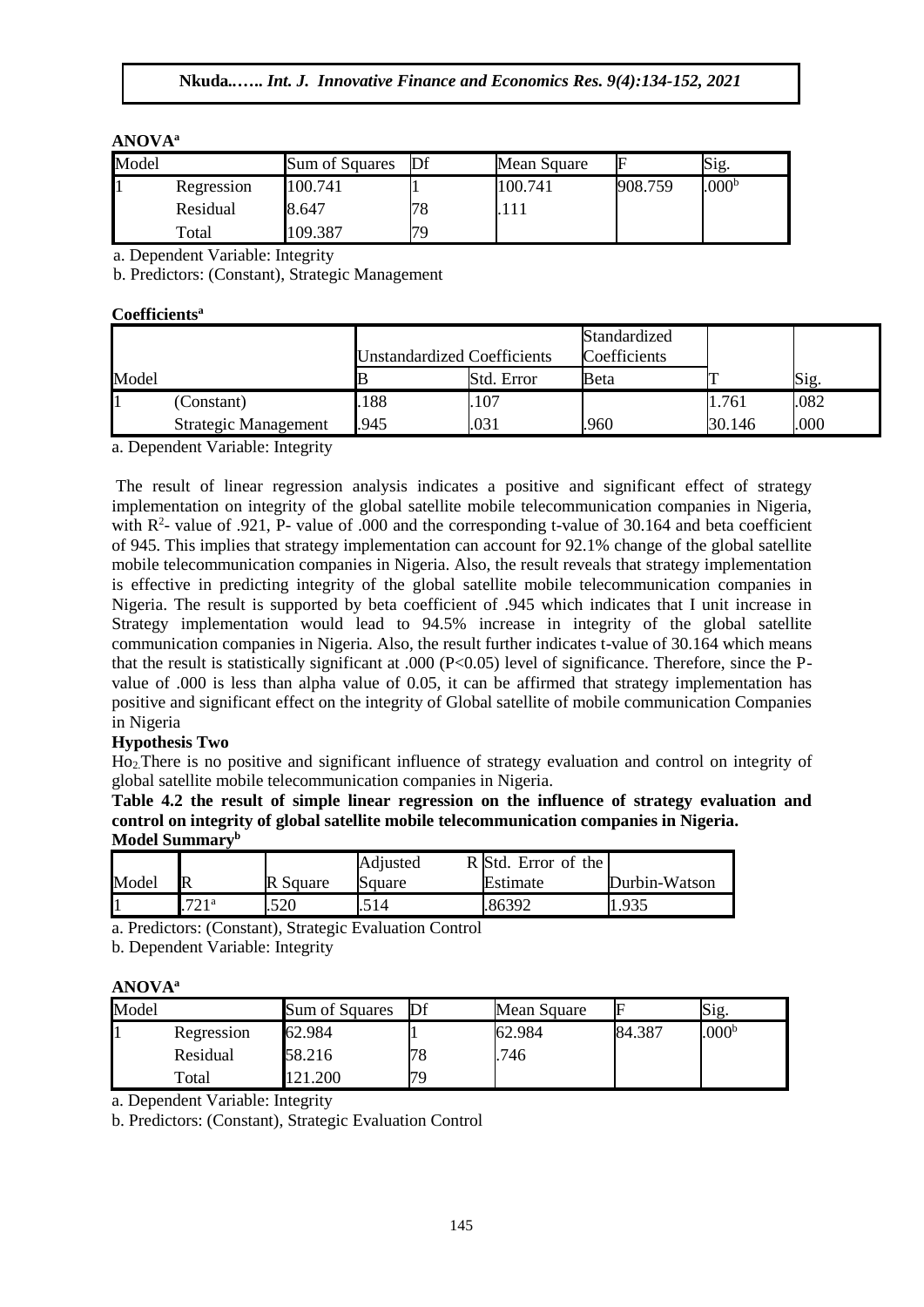|       | Cochiciches                         |                                |            |                              |       |      |  |
|-------|-------------------------------------|--------------------------------|------------|------------------------------|-------|------|--|
|       |                                     | Unstandardized<br>Coefficients |            | Standardized<br>Coefficients |       |      |  |
| Model |                                     |                                | Std. Error | Beta                         |       | Sig. |  |
|       | (Constant)                          | 1.163                          | .232       |                              | 5.014 | .000 |  |
|       | <b>Strategic Evaluation Control</b> | .665                           | 072        | 72.                          | 9.186 | .000 |  |

 $C$ oefficients<sup>a</sup>

a. Dependent Variable: Integrity

The result of linear regression analysis shows a positive and significant influence of strategy evaluation and control on integrity of the global satellite mobile telecommunication companies in Nigeria, with  $R^2$ - value of .520, P- value of .000 and the corresponding t-value of 9.186 and beta coefficient of .665. This implies that strategy evaluation and control can account for 52.0% change in the integrity global satellite mobile telecommunication companies in Nigeria. The result also reveals that strategy evaluation and control are effective in predicting integrity of the global satellite mobile telecommunication companies in Nigeria.

This result is supported by beta coefficient of .665 which indicates that I unit increase in Strategy evaluation and control would leads to 66.5% increase in the integrity of the global satellite mobile telecommunication companies in Nigeria. However, to evaluate the presence of auto-correlation, the Durbin Watson test was used to examine the auto-correlation among the residuals and the result indicates that Durbin Watson value of 1.935 which is greater than 1 but less than 3.00 means that there is absence of auto-correlation, meaning that the error terms are not correlated as suggested by field (2013). Also, the result further reveals t-value of 9.185 which means that the result is statistically significant at .000 (P<0.05) level of significance. Therefore, since the P-value of .000 is less than alpha value of 0.05, it can be affirmed that strategy evaluation and control have positive and significant influence on integrity of the global satellite mobile telecommunication companies in Nigeria.

## **Hypothesis Three**

Ho3: There is no positive and significant effect of strategy implementation on good corporate governance of global satellite mobile telecommunication companies in Nigeria.

Table 4.3- The result of simple linear regression analysis on the effect of strategy implementation on good corporate governance of global satellite mobile telecommunication companies in Nigeria.

| Model                     | $\mathbb{R}$      | R Square          | Adjusted<br>Square |    | R Std. | Error<br>the Estimate | of | Durbin-Watson |                   |
|---------------------------|-------------------|-------------------|--------------------|----|--------|-----------------------|----|---------------|-------------------|
|                           | .783 <sup>a</sup> | .613              | .608               |    | .82109 |                       |    | 1.253         |                   |
| <b>ANOVA</b> <sup>a</sup> |                   |                   |                    |    |        |                       |    |               |                   |
| Model                     |                   | Sum of Squares Df |                    |    |        | Mean Square           |    | E             | Sig.              |
|                           | Regression        | 83.413            |                    |    |        | 83.413                |    | 123.723       | .000 <sup>b</sup> |
|                           | Residual          | 52.587            |                    | 78 | .674   |                       |    |               |                   |
|                           | Total             | 136.000           |                    | 79 |        |                       |    |               |                   |

#### **Model Summary Model Summary<sup>b</sup>**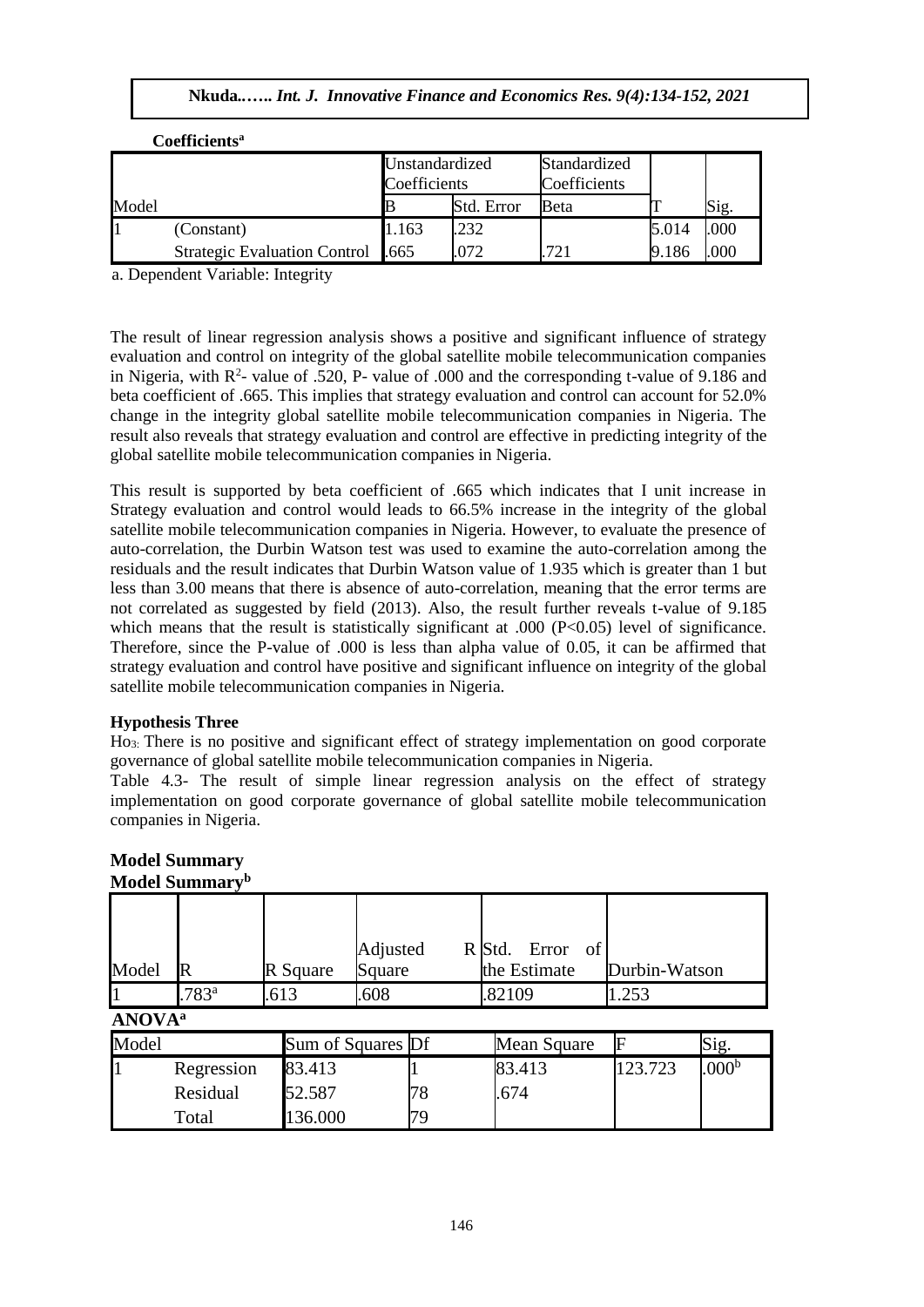| Model |                             | Unstandardized<br>Coefficients |                 | Standardized<br>Coefficients |                 |      |  |
|-------|-----------------------------|--------------------------------|-----------------|------------------------------|-----------------|------|--|
|       |                             |                                | Std. Error Beta |                              |                 | Sig. |  |
|       | (Constant)                  | .248                           | 264             |                              | .941            | .350 |  |
|       | <b>Strategic Management</b> | .860                           | .077            | 783                          | 12 <sub>2</sub> | .000 |  |

The result of linear regression analysis indicates a positive and significant effect of strategy implementation on good corporate governance of the in global satellite mobile telecommunication companies Nigeria, with  $R^2$ - value of .613, P- value of .000 and the corresponding t-value of 11.123 and beta coefficient of 860. This implies that strategy implementation can account for 61.3% change of good corporate governance of the global satellite mobile telecommunication companies in Nigeria. Moreover, the result reveals that strategy implementation is effective in predicting good corporate governance of the global satellite mobile telecommunication companies in Nigeria. This result is supported by beta coefficient of .860 which reveals that I unit increase in Strategy implementation would lead to 86.0. % increase in good corporate governance of the global satellite mobile telecommunication companies in Nigeria.

However, to evaluate the presence of auto-correlation, the Durbin Watson test was used to examine the auto-correlation among the residuals and the result shows that the Durbin Watson value of 1.253 is greater than 1 but less than 3.00 which means that there is absence of autocorrelation, meaning that the error terms are not correlated as suggested by field (2013). The result further indicates t-value of 11.123 which means that the result is statistically significant at .000 (P<0.05) level of significance. Therefore, since the P-value of .000 is less than alpha value of 0.05, it can be affirmed that strategy implementation has positive and significant influence on good corporate governance of global satellite mobile telecommunication companies in Nigeria.

#### **Hypothesis Four**

**Coefficients<sup>a</sup>**

Ho4: There is no positive and significant influence of strategy evaluation and control on good corporate governance of global satellite mobile telecommunication companies in Nigeria.

The result of simple linear regression analysis on the effect of strategy evaluation and control on good corporate governance of global satellite mobile telecommunication companies in Nigeria.

| Model |                  | R Square | Adiusted<br>Square | R Std.<br>Error<br>- of<br>the Estimate | Durbin-Watson |
|-------|------------------|----------|--------------------|-----------------------------------------|---------------|
|       | 704 <sup>a</sup> | 496      | 489                | .93747                                  | 1.492         |

# **Model Summary<sup>b</sup>**

#### **ANOVA<sup>a</sup>**

| Model |            | Sum of Squares |         | Mean Square |        | S1g.              |
|-------|------------|----------------|---------|-------------|--------|-------------------|
|       | Regression | 67.450         |         | 67.450      | 76.748 | .000 <sup>b</sup> |
|       | Residual   | 68.550         | $\circ$ | .879        |        |                   |
|       | Total      | 136.000        | 70      |             |        |                   |

#### **Coefficients<sup>a</sup>**

| Model |                                   | Unstandardized<br>Coefficients |            | Standardized<br>Coefficients |       |      |
|-------|-----------------------------------|--------------------------------|------------|------------------------------|-------|------|
|       |                                   |                                | Std. Error | Beta                         |       | Sig. |
|       | (Constant)                        | .995                           | 252        |                              | 3.955 | .000 |
|       | <b>StrategicEvaluationControl</b> | .688                           | .079       | 704                          | 8.761 | .000 |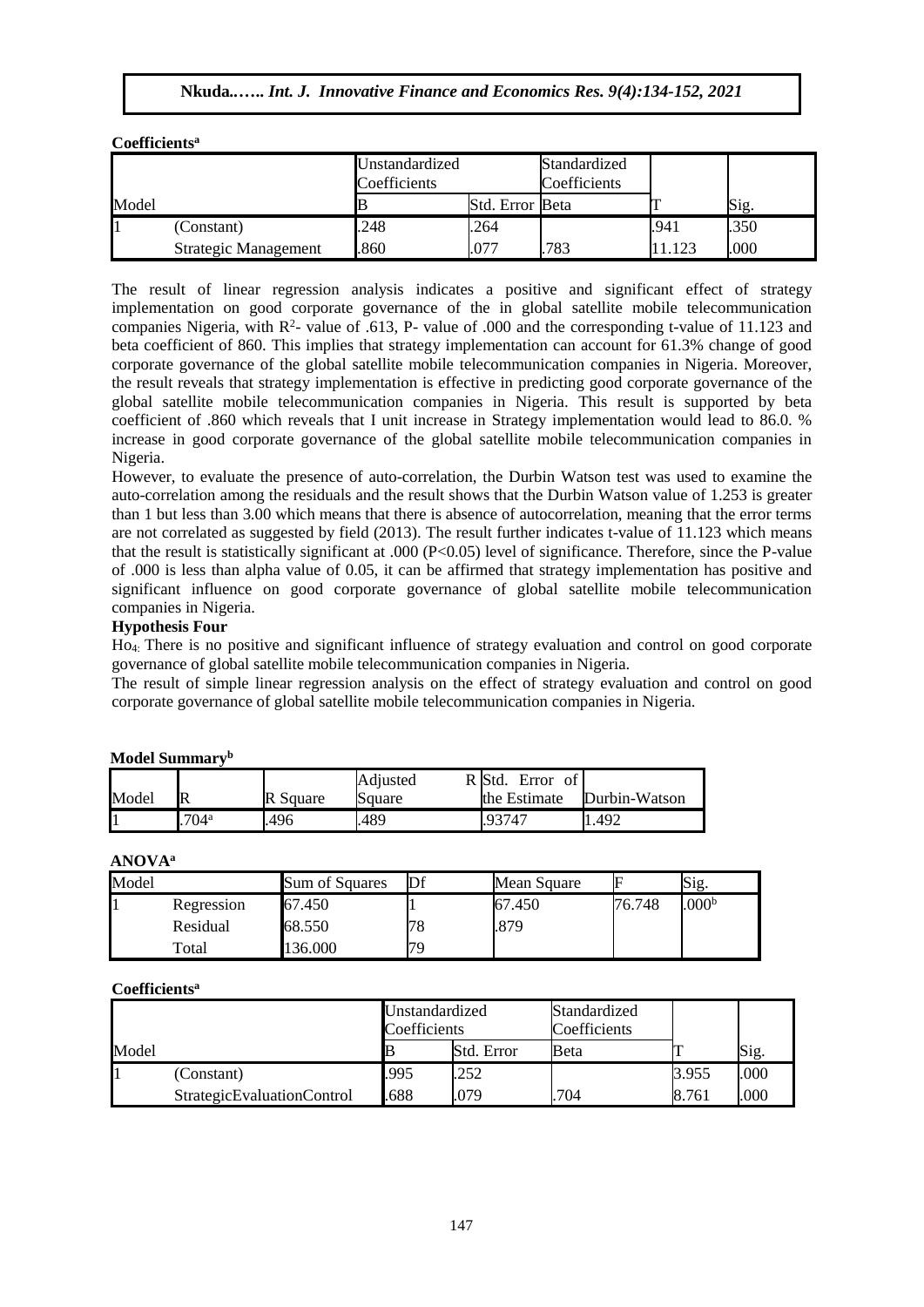The result of linear regression analysis reveals a positive and significant effect of strategy evaluation and control on good corporate governance of the in global satellite mobile telecommunication companies Nigeria, with  $R^2$ - value of .496, P- value of .000 and the corresponding t-value of 8.761 and beta coefficient of .688. This means that strategy implementation can account for 49.6% change of good corporate governance of the global satellite mobile telecommunication companies in Nigeria. Besides, the result reveals that strategy evaluation and control is effective in predicting good corporate governance of the global satellite mobile telecommunication companies in Nigeria.

This result is supported by beta coefficient of .860 which shows that I unit increase in Strategy evaluation and control would lead to 86.0. % increase in good corporate governance of the global satellite mobile telecommunication companies in Nigeria. However, to check the presence of autocorrelation, the Durbin Watson test was used to examine the auto-correlation among the residuals and the result shows that the Durbin Watson value of 1.492 is greater than 1 but less than .3.00 which means that there is absence of auto-correlation. This means that the error terms are not correlated as suggested by field (2013). Furthermore, the result shows t-value of 8.761 which means that the result is statistically significant at .000 (P<0.05) level of significance. Therefore, since the P-value of .000 is less than alpha value of 0.05, it can be affirmed that strategy implementation has positive and significant influence on good corporate governance of global satellite mobile telecommunication companies in Nigeria.

# **DISCUSSION OF THE FINDINGS**

The result of hypothesis one indicates that strategy implementation has positive and significant effect on the integrity of global satellite mobile telecommunication companies in Nigeria. This reveals that strategy implementation has the explanatory power of predicting the integrity of global satellite mobile telecommunication companies in Nigeria. This result is supported by the opinion of Ahmadi, *et al*. (2012) and Nkuda (2020) who posit the notion that strategy implementation is at the core of strategic management process, and that a sense is made of any formulated strategy only when it is successfully implemented. Also the result is in agreement with the work of Ibrahim *et al*., (2012) who state that the dimensions of strategy implementation operationalised in the study had significant correlation with the performance of the manufacturing companies in Nigeria.

Consequently, the result of hypothesis two reveals that there is positive and significant effect of strategy evaluation and control on the integrity of the global satellite mobile telecommunication companies in Nigeria. The results is supported by the work of Hieu and Nwachukwu (2019) who maintain that systematic approach to strategy evaluation adopted by the telecommunication companies has positive and significant influence on strategic performance of the companies concerned. In addition, Schermerhorn (2010) asserts that the strategic control questions the integrity of the implemented strategy to establish the need to continue with the strategy, modify or reformulate the strategy in its entirety. While the operational control seeks to confirm the overall well-being of the organisation in terms of prudent use of resources, meeting operational deadlines and effectiveness of the entire process in meeting set standards and achieving set goals and/or objectives.

Similarly, the finding of hypothesis three reveals, that strategy implementation has significant and positive influence on good corporate governance of global satellite mobile telecommunication companies in Nigeria. This finding is in agreement with work of Hitt *et al*.,( 2007) who opine that strategic management practices, of which strategy implementation and strategy evaluation and control are a part, need to be anchored on good corporate governance for the success of strategy implementation and unbiased strategy evaluation and control.

However, to further evaluate this finding, hypothesis four also shows that strategy evaluation and control has significant and positive influence on good corporate governance of global satellite mobile telecommunication companies in Nigeria. This finding correlates with the findings of Kazmi (2002) who affirmed that the final phase of strategic management process is strategy evaluation and control. The author empirically posits that it is concerned with the process of ascertaining the effectiveness or otherwise of an implemented strategy and taking steps to either sustains the strategy or effect corrective measure(s) as deemed necessary. The strategy evaluation and control assume two dimensions namely: strategic control and operational control.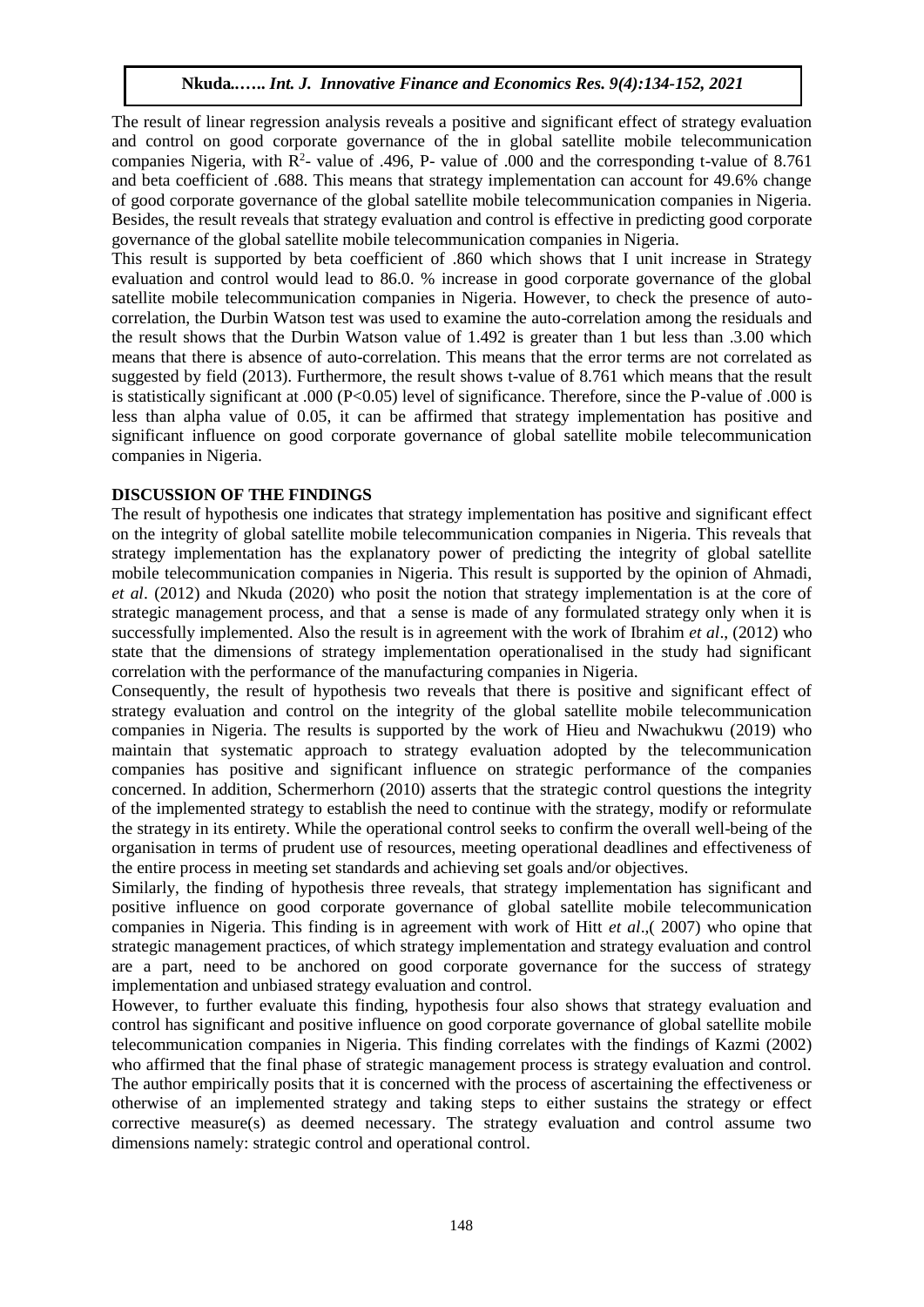#### **CONCLUSION AND RECOMMENDATIONS**

Pursuant to the outcomes of the hypotheses statistically verified, a positive and significant relationship thus exist between strategic management practices and business ethics as reflected in empirical influences of the dimensions of strategic management practices notably: strategy implementation and strategy evaluation and control on the measures of business ethics comprising integrity and good corporate governance. This conclusion aligns with the views in the work of certain scholars that ethic be built into long-term plan (strategy) because it is one of the many factors that increase corporate performance as the public would like to identify and work with companies which have built ethics into their strategic management process. On the strengths of both the findings and conclusion, it is recommended that global satellite mobile telecommunication companies in Nigeria should pursue their strategies bearing in mind the ethical implications of their strategic actions on their corporate reputation, the strengthening of customer/public confidence in their products and/or services coupled with attendant loyalty and command of the respect of the general public which perceive them as good corporate citizens.

#### **REFERENCES**

- Ahmadi, S. A. A., Salamzadeh, Y., Daraei, M., & Akbari J. (2012). Relationship between organizational culture and strategy implementation: Typologies and dimensions. *Global Business and Management Research: An International Journal,* 4(3&4): 286 – 299.
- Akpan, I. (2004). *Fundamentals of finance*. 2<sup>nd</sup> ed., Uyo: Nelgrafik Nig. Limited.
- Ani, M. (2018).Government-citizens trust, key in enthroning ethical standards experts.*Business Day*,November 22, p. 6.
- Anonymous (2003).*Reader's digest dictionary*. London: The Reader's Digest Association Limited.
- Anonymous, (2018). SEC probe \$1bn Milost global investment in unity bank .*Investadvocate*, May 22, p.[1.https://www.investadvocate.com.](https://www.investadvocate.com/) Accessed on 21/10/2018.
- Anonymous (2018).Milost sued in New York for fraud, violating of US securities exchange law. *Sundiata Post*, March 26, p.1[.https://sundiatapost.com.](https://sundiatapost.com/) Accessed on 21/10/2018.
- Anonymous (2013).*Rivers State yellow pages directory*. 2013 2014 edition, Port Harcourt: Government of Rivers State, Nigeria.
- Adaramola, Z. (2018). MTN paid N165bn of N330bn sim registration fine NCC. *Daily Trust,* October 19, p.[1.https://www.dailytrust.com.ng.](https://www.dailytrust.com.ng/) Accessed on 19/10/2018.
- Adehinde, D., & Okafor, E. (2018). Inside details of CBN's counter affidavit against MTN. *Business Day,* October 8, pp. 1 & 46.
- Adepetun, A. (2017). Banks take over Etisalat over \$1.2 billion debt. *Guardia*n, June 21, p.1. [https://guardian.ng.](https://guardian.ng/) Accessed on 21/10/2018.
- Aladimeji, R. (2016). Guiness pays N11.4m fine, withdraws suit against NAFDAC. *Punch*, March 10, p.1.
- Ashike, H. M. (2018). Prosecute defunct Skye bank directors, finance minister orders CBN, NDIC. *Business Day newspaper*, October 8, pp. 2 & 46.
- Awujo, A. (2010). *Business and government: A contemporary approach*. 2<sup>nd</sup> ed. Owerri: Alvan Global Publishers.
- Ball, S., Zimmerman, P. & Veen, N. (2003). Does leadership make a difference to organisational performance? *Administrative Science Quarterly*, 33: 388 – 400.
- Blackman, A. (2019). What is business ethics and why it makes a difference for your organisation. *Envatotuts +*,: 1. [https://business.tutsplus.com.](https://business.tutsplus.com/) Accessed on 28/12/2020.
- Celikdemir, D. Z.,& Tukel, I. (2015). Incorporating ethics into strategic management with regards to generation Y's view of ethics. 11<sup>th</sup> international strategic management conference 2015.*Procedia-Social and Behavioural Sciences,* 207: 528 – 535.
- Christopher, R. P. (2016). There is no such thing as business ethics. *N.K. Bhandari, Architecture & Engineering, P. C.*, : 1. *https://nkbpc.com*. Accessed on 28/12/2020.
- Cuevas-Rodriguez, G., Guerrero-Villegas, J., & Valle-Cabrera, R. (2016).Comparison of corporate governance, strategy, control and performance evaluation systems before and after privatisation.*RevistaInternacional de Organizaciones,* 16: 99 – 125.
- David, F. (2013).*Strategic management: A competitive advantage approach, concepts & cases*. 14<sup>th</sup> ed., New Jersey: Pearson Education Inc.
- Ezirim, C. B. (1995). *Finance dynamics: Principles, techniques and applications to financial* decisions*.* Port Harcourt: Michael Willy Agencies (Nig.) Ltd.
- Daft, R. L. (2010). *Management.* US: South-Western Cengage Learning.
- Dooley, D., Goymer, J., Guy, P., Richards, C., & Richards, N. (2007).*Business book 2*. 2ed. Oxford: Heinemann.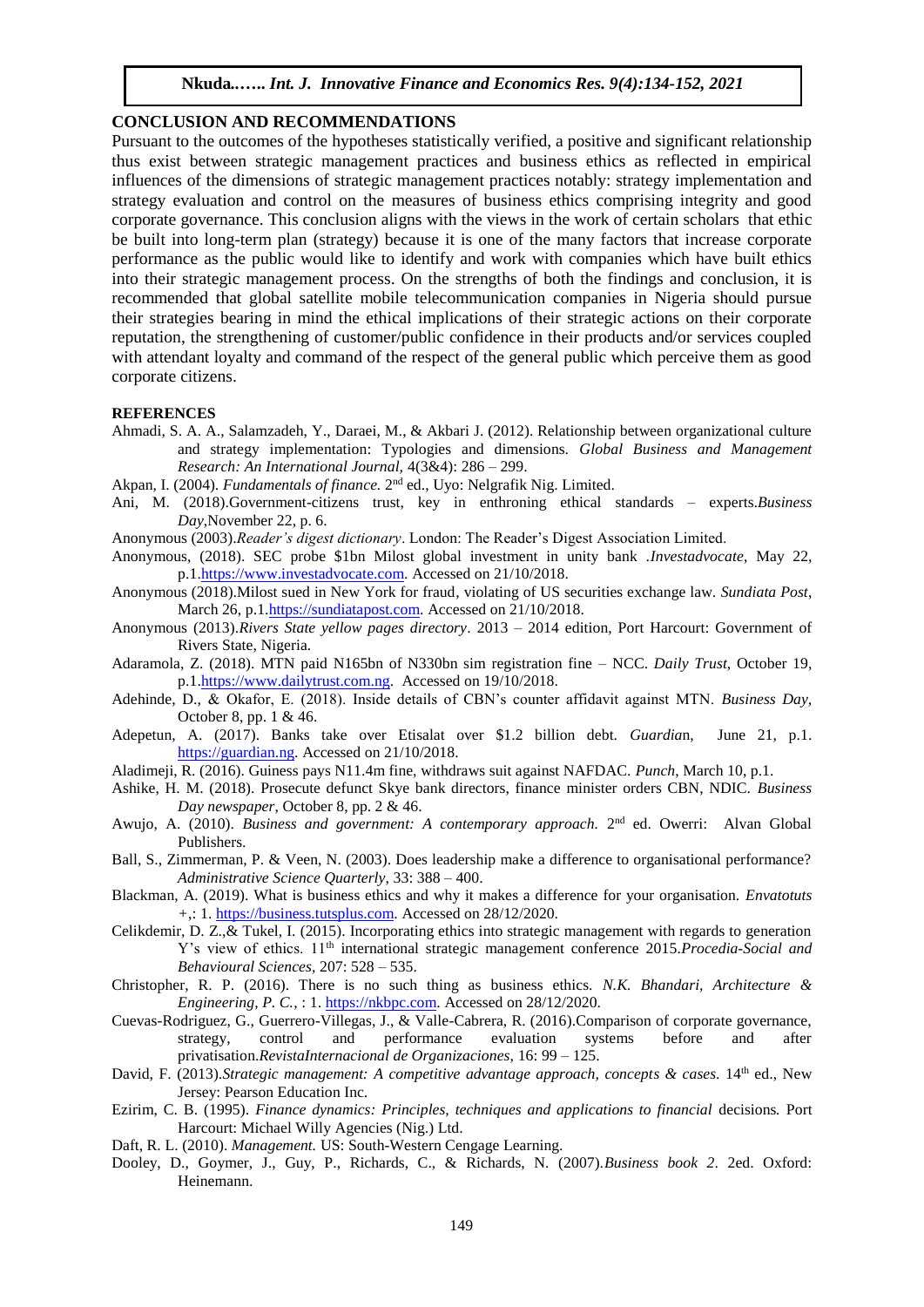Drucker, P. F. (1988, January 6). Leadership: More doing than dash. *The Wall Street Journal*, : 16.

- Elms, H., Brammer, S., Harris, J. D., & Phillips, R. A. (2010).New directions in strategic management and business ethics.*Business Ethics Quarterly,*20(3): 401 – 425.
- Farnam Street (2021). *Warren Buffett: Three things I look for in a person*. Farnam Street Media Inc. [https://fs.blog/2013/05.](https://fs.blog/2013/05).. Accessed on 20/09/2021.
- Fisher, C., & Lovell, A. (2003).*Business ethics and values*. Essex: Pearson Education Limited.
- Franck, H. (2012). Ethics in strategic management: An inquiry into otherness of a strategy process. Finland: *Department of Management and Organisation, Hanken School of Economics*.

Gomez-Mejia, L. R., & Balkin, D. B. (2002).*Management.* New York: The McGraw-Hill Companies, Inc.

- Gorsia, M., Steg, L., Denkers, A., & Huisman, W. (2018). Corruption in organisations: Ethical climate and individual motives. *Administrative Science*, 8(4): 1 - 19.
- Greenberg, J., & Baron, R. A. (2000). *Behaviour in organisations*. 7<sup>th</sup> ed., New Jersey: Prentice-Hall
- Griffen, R. W. (2005). Management. 8<sup>th</sup> ed., Boston: Houghton Mifflin Company.
- Hitt, M. A., & Collins, J. D. (2007). Business ethics, strategic decision making and firm performance. *Business Horizons,* 50(5): 353 – 357.
- Hitt, M. A.,Hoskisson, R. E., &.Ireland, R. D. (2007). *Management of strategy, concepts and cases.* International Student Edition, United States: Thomson South-Western.
- Hitt, M. A.,Hoskisson, R. E., &.Ireland, R. D. (2013). *Strategic management: Competitiveness and*  globalisation. 10<sup>th</sup> ed., Mason: South-Western Cengage Learning.
- Hosmer, L. T. (1994). Strategic planning as if ethics mattered. *Strategic Management Journal*, Summer Special Issue  $(15)$ :  $17 - 34$ .
- Hunt, S. D., &Vitell, S. (1986). A general theory of marketing ethics. *Journal of Macromarketing,* 6: 5 16.
- Itsibor, M. (2018). CBN orders MTN to refund \$8 billion, slams N5.87bn fine on 4 banks. *Leadership Nigeria Newspaper,* August 30, p.1. [https://leadership.ng.](https://leadership.ng/) Accessed on 19/10/2018.
- Kaplan, R. S., & Norton, D. P. (2001). Transforming the balanced scorecard from performance measurement to strategic management: Part 11.*Accounting Horizons*, 5(2): 147 - 160.
- Lunenburg, F. C. (2011). Goal-setting theory of motivation.*International Journal of Business, Management and Administration,* 15(1): 1 - 6.
- Mango, D. R. (2014). Determinants of successful strategy implementation: A survey of selected public schools in South Africa. *International Journal of Business and Management Invention,* 3(1): 41 – 46. [www.ijbmi.org.](http://www.ijbmi.org/) Retrieved on 10/7/2016.
- Ngwu, F. N. (2018). 58 years! Will there be a nation? *Business Day*, October 3, p. 40.
- Nkuda, M. O. (2020). Integration of hard, soft and mixed factors for effective strategy implementation: An ecosystem with strategic agility imperative. *KIU Journal of Social Sciences,* 6(1): 381 – 388.
- Nkuda, M. O. (2020). Organisational transformation: A paradigm shift from the classical to the postcontemporary orientation. *CEDTECH International Journal of Management Studies & Entrepreneurial Development,*1(2): 58 – 81[. http://www.cedtechjournals.org.](http://www.cedtechjournals.org/)
- Nunnally, J. C., & Bernstein, I. H. (1994). *Psychometric theory*. 3<sup>rd</sup> ed., New York: McGraw-Hill, Inc.
- Nwachukwu, I. (2019). Nigeria's IPO market brightens with MTN 2019 target. *Business Day,* January 28, p. 2.
- Nwinee, B. F. (2018). *Welcome address by Professor Barisua F. Nwinee, Dean, Faculty of Management Sciences, University of Port Harcourt at the 2018 annual conference held on 28th August, 2018.*Port Harcourt: University of Port Harcourt.
- OCED (2015). *Corporate governance and business integrity: A stocktaking of business integrity practices.*Organisation for Cooperation and Economic Development.
- Omoh, G. & Komolafe, B. (2009). CBN sacks 5 banks' CEOs, appoint acting MD/CEOs. Vanguard, August 14, p. 1[. https://vanguardng.com.](https://vanguardng.com/) Accessed on 19/10/2018.
- Oyeyemi, R. (2015). Halliburton's bribery chronology of a Nigerian scandal.*The News*, July 20, p.1.
- [http://www.thenewsnigeria.com.](http://www.thenewsnigeria.com/) Accessed on 19/10/2018.
- Robbins, S. P. (2005). *Organisationalbehaviour*. 11<sup>th</sup> ed., New Delhi: Pearson Education, Inc.
- Robbins, S. P., DeCenzo, D. A., Coulter, M. (2011). *Fundamentals of management.* Global edition, New Jersey: Pearson Education Inc.
- Robertson, C. J. (2008). An analysis of 10 years of business ethics research in strategic management: 1996 2005. *Journal of Business Ethics,* 80: 745 – 753.
- Samila, M., & Ibrahim, I. (2012). Strategic role of corporate governance in national development. *Nigerian Academy of Management Journal,* 6(2): 110 – 113.
- Sandada, M., Pooe, D., &Dhurup, M. (2014).Strategic planning and its relationship with business performance among small and medium enterprises in South Africa. *International Business & Economics Research Journal,* 13(3): 657- 670.
- Sapru, R. K. (2013). *Administrative theories and management thought*. 3<sup>rd</sup> ed., New Delhi: PHI Learning Private Limited.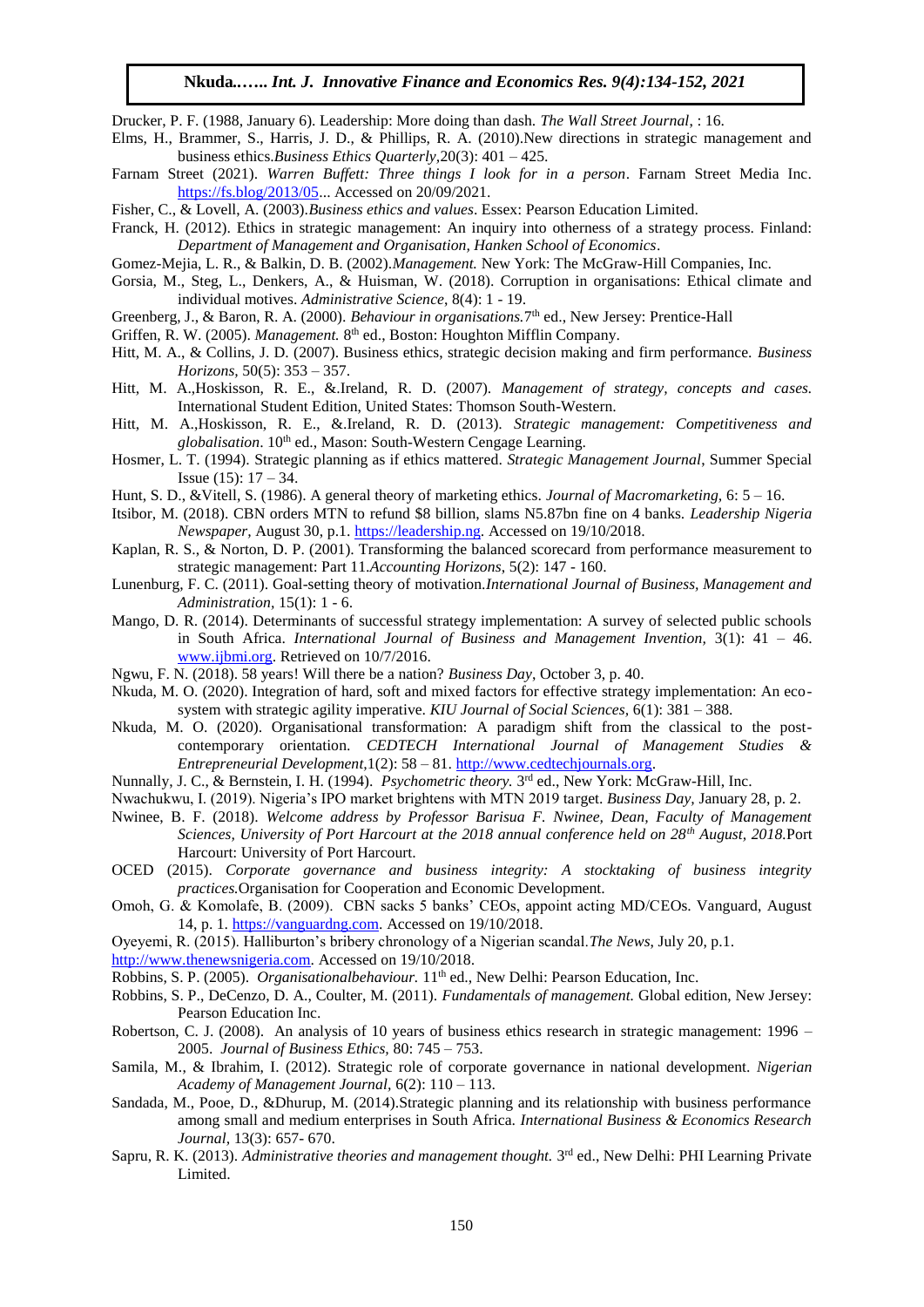Schermerhorn, J. R. (2010). *Exploring management: Explore, inspire*. 2nd ed., Hoboken, NJ: John Wiley & Sons, Inc.

Siciliano, J. I. (2002). Governance and strategy implementation: Expanding the board's involvement. *Business Horizons,* 45(6): 33 – 38.

The Academy of Management Nigeria (2021). Technological, pandemic disruptions, and management sciences' theory and practice: Challenges, responses, and strategic choices. *15th Annual International Conference & AGM 22 – 23, September, 2021*. Port Harcourt: Rivers State University.

Thompson, A. A., & Strickland, A. J. (2003). *Strategic management: Concepts and cases.*13th ed., New Delhi: Tata McGraw-Hill Company Publishing Limited.

Udo, B. (2017).17 important things to know about Etisalat Nigeria debt crisis. *Premium Times*, June 26, p.1. [https://www.premiumtimes.com.](https://www.premiumtimes.com/) Accessed on 21/10/2018.

- Weihrich, H., Cannice, M. V., & Koontz, H. (2013).*Management: A global and entrepreneurial perspective*. 13<sup>th</sup> ed., New Delhi: Tata McGraw-Hill Education Private Limited.
- Wheelen, T. L., & Hunger, J. D. (2010). *Strategic management and business policy: Achieving sustainability.*  12<sup>th</sup> ed., New Jersey: Pearson Education Inc.
- Wibowo, W., & Gunawan, H. M. (n. d). *Strategic implementation model of good corporate governance: A case study of Indonesian company. Indonesia*: Business School, University of PelitaHarapan Surabaya.
- Wijetunge, W. A. D. S., & Pushpakumari, M. D. (2014). The relationship between strategic planning and business performance: An empirical study of manufacturing SMEs in Western Province in Sri Lanka. *Kelaniya Journal of Management*, 3(1): 23 – 41.

#### **Research Questionnaire**

#### **Section A: Demographic Data**

Please tick  $(\sqrt{)}$  as appropriate or state the right response in the spaces provided:

14. Name of your business and address

| .                                                                                                                                                            |
|--------------------------------------------------------------------------------------------------------------------------------------------------------------|
|                                                                                                                                                              |
|                                                                                                                                                              |
| 15. Your age ranges from (a) $21 - 25$ years   (b) $26 - 30$ years   (c) $31 - 35$ years                                                                     |
|                                                                                                                                                              |
| (d) 36 – pears (e) 41 – pears (f) 46 years and pove<br>16. Your marital status: (a) Married (b) Single (c) Divorced (d) Widow<br>(e) Widower $\vert \ \vert$ |
| 17. Years of operation: (a) 1- 5 years $\[\]$ (b) 6- 10 years $\[\]$ (c) 11 - 15 years $\[\]$ (d) 16-                                                        |
| 20 years (e) $2\sqrt{2}$ 25 years                                                                                                                            |
| 18. Level of education: (a) First School Leaving Certificate (b) School Certificate/G. C.                                                                    |
| E. (c) B.Sc./B.A. (d) M.Sc./MBA, (e) PhD.                                                                                                                    |
| <b>19.</b> State some of your products and/or                                                                                                                |
| services                                                                                                                                                     |
|                                                                                                                                                              |
| .                                                                                                                                                            |

#### **Section B: Relationship of Strategic Management Practices and Business Ethics.**

Please tick  $(\sqrt)$  the options: strongly agree (SA), agree (A), neutral (N), disagree (D) or strongly disagree (SD) against each of the following statements that best describe your opinion where: strongly agree = 5 points, agree  $= 4$  points, neutral  $= 3$  points, disagree  $= 2$  points, strongly disagree  $= 1$  point.

| $S/N0$ . | <b>Statement Items</b>                                                                             | SA | A |  | SD. |
|----------|----------------------------------------------------------------------------------------------------|----|---|--|-----|
|          | OF<br>VARIABLE:<br><b>DIMENSIONS</b><br><b>INDEPENDENT</b><br>STRATEGIC MANAGEMENT PRACTICES (SMP) |    |   |  |     |
|          | <b>Strategy Implementation</b>                                                                     |    |   |  |     |